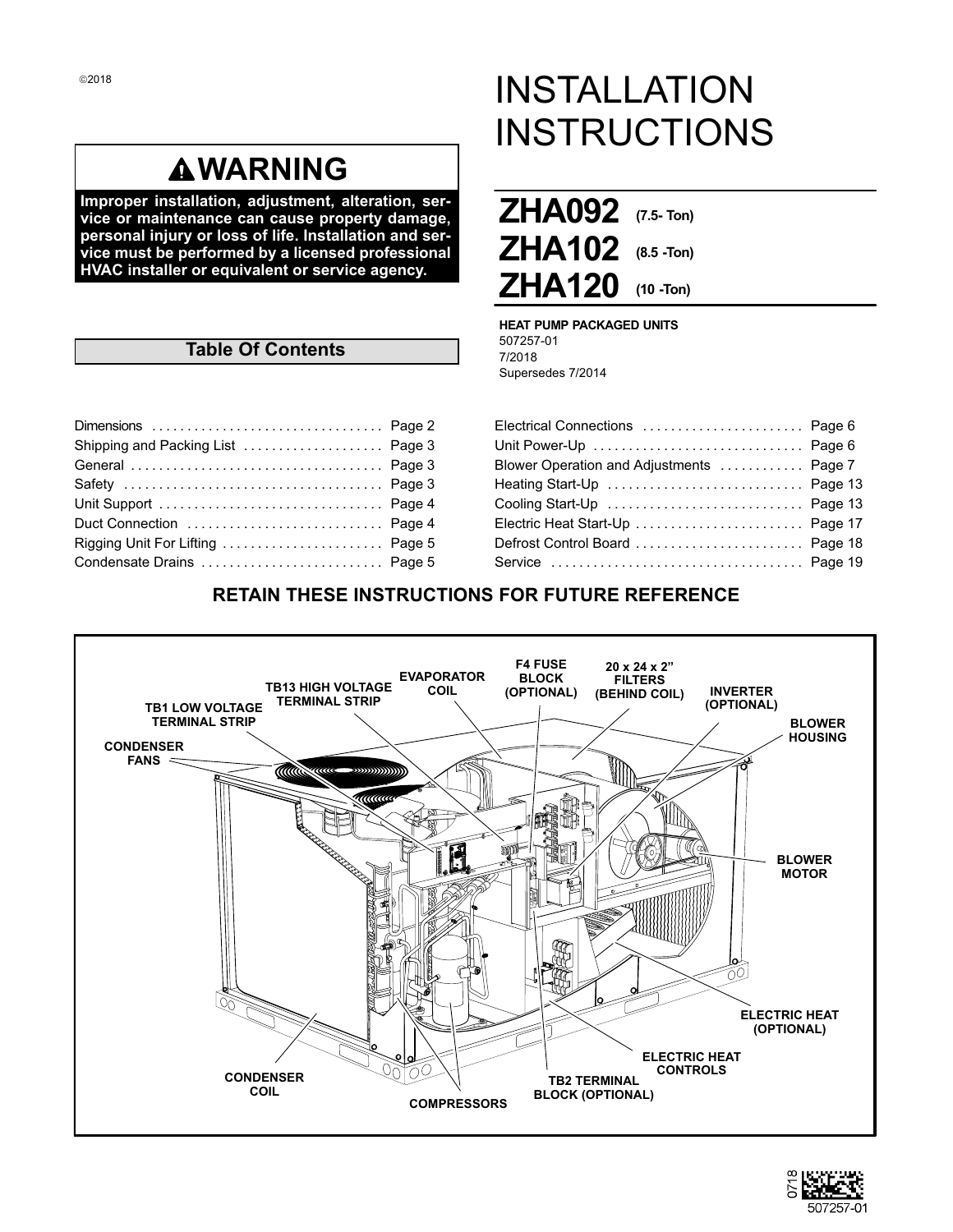## <span id="page-1-0"></span>**ZH 092, 102 & 120 DIMENSIONS**

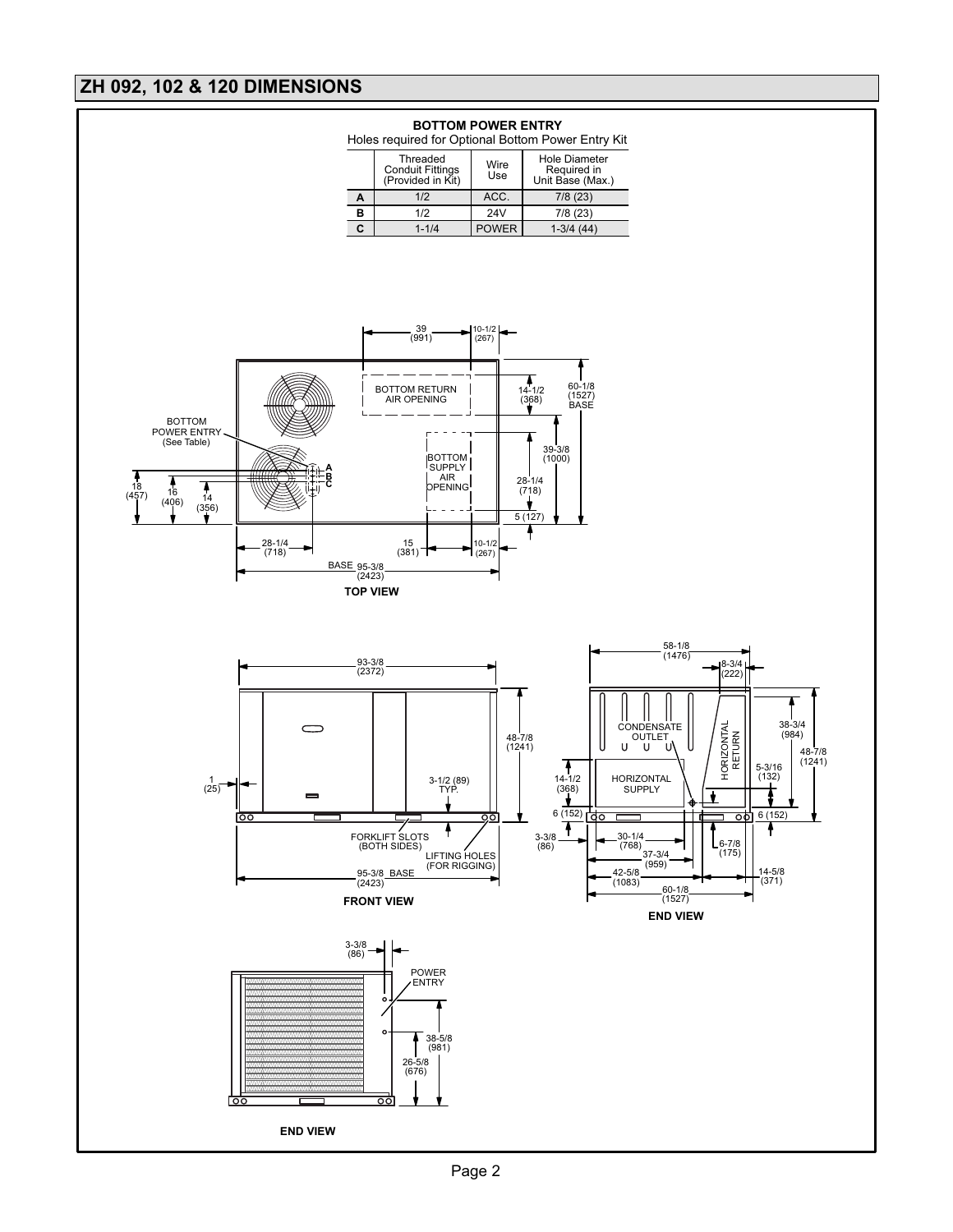# **ACAUTION**

<span id="page-2-0"></span>**As with any mechanical equipment, contact with sharp sheet metal edges can result in personal injury. Take care while handling this equipment and wear gloves and protective clothing.**

## **Shipping and Packing List**

#### **Package 1 of 1 contains:**

1- Assembled unit

Check unit for shipping damage. Receiving party should contact last carrier immediately if shipping damage is found.

## **General**

These instructions are intended as a general guide and do not supersede local codes in any way. Authorities having jurisdiction should be consulted before installation.

The ZH packaged rooftop units are available in 7-1/2, 8‐1/2 and 10 ton cooling capacities. Optional electric heat is available.

Units are available with an optional supply air inverter. During cooling, the blower will operate at lower speeds when demand is low and increase to higher speeds when demand is high. During a blower only demand, the blower will operate at low speed. During a heating demand, the blower will operate at high speed.

Availability of units and options varies by brand.

## **Safety**

See figure 1 for unit clearances.

Use of this unit as a construction heater or air conditioner is not recommended during any phase of construction. Very low return air temperatures, harmful vapors and operation of the unit with clogged or misplaced filters will damage the unit.

# **IMPORTANT**

**The Clean Air Act of 1990 bans the intentional venting of refrigerant (CFC's and HCFC's) as of July 1, 1992. Approved methods of recovery, recycling or reclaiming must be followed. Fines and/or incarceration may be levied for non-compliance.**

## **WARNING**

**Electric shock hazard and danger of explosion. Can cause injury, death or product or property damage. Turn off electrical power to unit before performing any maintenance or servicing operations on the unit. Follow lighting instructions attached to unit when putting unit back into operation and after service or maintenance.**



**FIGURE 1**

| <sup>1</sup> Unit<br>Clearance | in.(mm) | in.(mm) | in.(mm) | in.(mm) | Top<br>Clearance |
|--------------------------------|---------|---------|---------|---------|------------------|
| Service                        | 36      | 36      | 60      | 36      | Unob-            |
| Clearance                      | (914)   | (914)   | (1524)  | (914)   | structed         |
| Minimum Opera-                 | 36      | 36      | 60      | 36      | Unob-            |
| tion Clearance                 | (914)   | (914)   | (1524)  | (914)   | structed         |

Note - Entire perimeter of unit base requires support when elevated above mounting surface.

1 **Service Clearance** - Required for removal of serviceable parts.

**Minimum Operation Clearance** - Required clearance for proper unit operation.

# **NOTICE**

#### **Roof Damage!**

**This system contains both refrigerant and oil. Some rubber roofing material may absorb oil, causing the rubber to swell. Bubbles in the rubber roofing material can cause leaks. Protect the roof surface to avoid exposure to refrigerant and oil during service and installation. Failure to follow this notice could result in damage to roof surface.**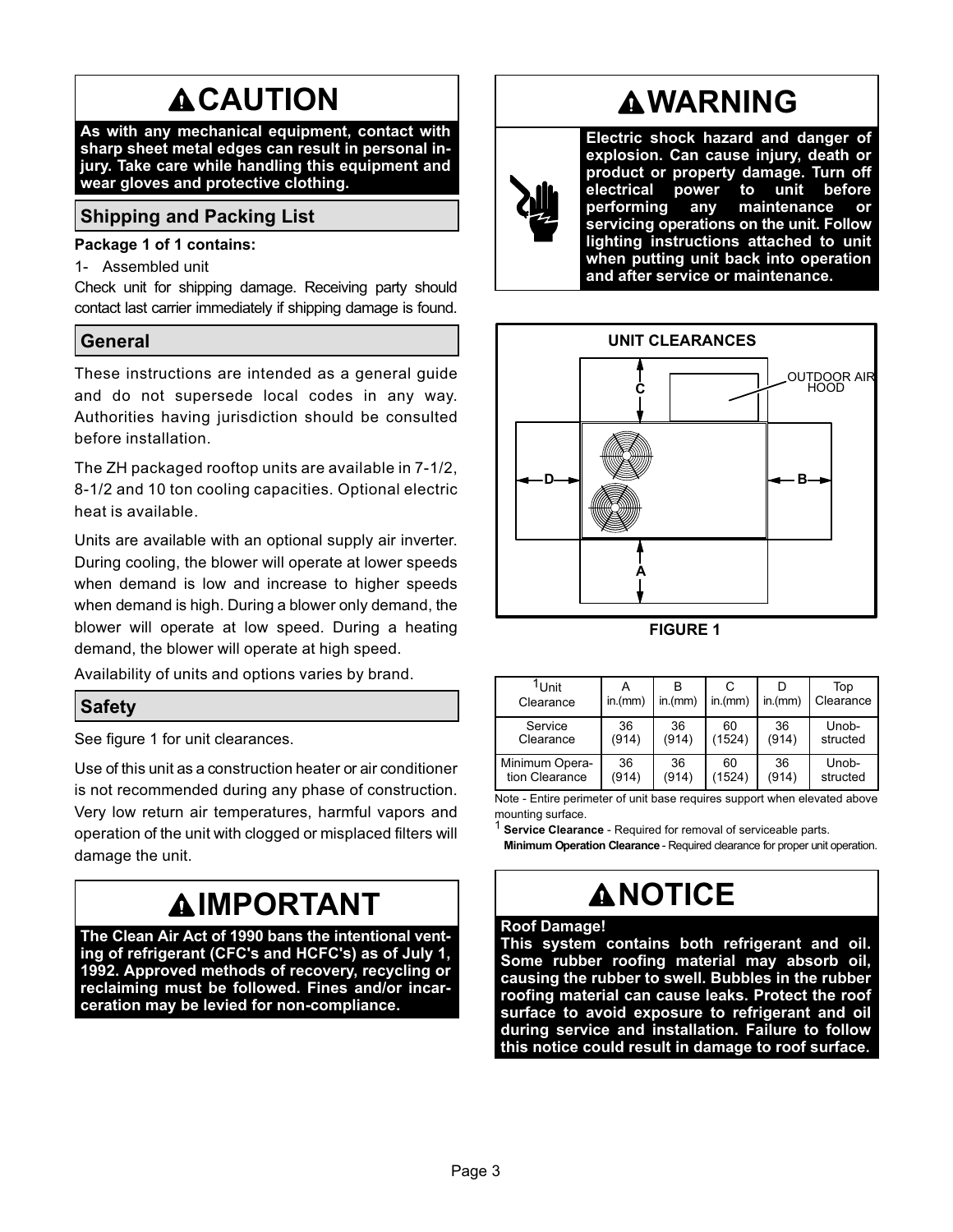<span id="page-3-0"></span>If this unit has been used for heating or cooling of buildings or structures under construction, the following conditions must be met or the warranty will be void:

- A room thermostat must control the unit. The use of fixed jumpers that will provide continuous heating or cooling is not allowed.
- A pre-filter must be installed at the entry to the return air duct.
- The return air duct must be provided and sealed to the unit.
- Return air temperature range between 55°F (13°C) and 80°F (27°C) must be maintained.
- Air filters must be replaced and pre-filters must be removed upon construction completion.
- The input rate and temperature rise must be set per the unit rating plate.
- The heat exchanger, components, duct system, air filters and evaporator coil must be thoroughly cleaned following final construction clean-up.
- The unit operating conditions (including airflow, cooling operation, ignition, input rate, temperature rise and venting) must be verified according to these installation instructions.

## **Unit Support**

In downflow discharge installations, install the unit on a non-combustible surface only. Unit may be installed on combustible surfaces when used in horizontal discharge applications or in downflow discharge applications when installed on an Z1CURB roof mounting frame.

*NOTE - Securely fasten roof frame to roof per local codes.*

#### **A-Downflow Discharge Application**

#### **Roof Mounting with Z1CURB**

- 1- The Z1CURB roof mounting frame must be installed, flashed and sealed in accordance with the instructions provided with the frame.
- 2- The Z1CURB roof mounting frame should be square and level to 1/16" per linear foot (5mm per linear meter) in any direction.
- 3- Duct must be attached to the roof mounting frame and not to the unit; supply and return plenums must be installed before setting the unit.

#### **Installer's Roof Mounting Frame**

Many types of roof frames can be used to install the unit depending upon different roof structures. Items to keep in mind when using the building frame or supports are:

- 1- The base is fully enclosed and insulated, so an enclosed frame is not required.
- 2- The frames or supports must be constructed with non-combustible materials and should be square and level to 1/16" per linear foot (5mm per linear meter) in any direction.
- 3- Frame or supports must be high enough to prevent any form of moisture from entering unit. Recommended minimum frame height is 14" (356mm).
- 4- Duct must be attached to the roof mounting frame and not to the unit. Supply and return plenums must be installed before setting the unit.
- 5- Units require support along all four sides of unit base. Supports must be constructed of steel or suitably treated wood materials.

*NOTE-When installing a unit on a combustible surface for downflow discharge applications, an Z1CURB roof mounting frame is required.*

#### **B-Horizontal Discharge Applications**

- 1- Specified installation clearances must be maintained when installing units. Refer to figure 1.
- 2- Top of support slab should be approximately 4" (102mm) above the finished grade and located so no run-off water from higher ground can collect around the unit.
- 3- Units require support along all four sides of unit base. Supports must be constructed of steel or suitably treated wood materials.

## **Duct Connection**

All exterior ducts, joints and openings in roof or building walls must be insulated and weather-proofed with flashing and sealing compounds in accordance with applicable codes. Any duct passing through an unconditioned space must be insulated.

# **CAUTION**

**In downflow applications, do not drill or punch holes in base of unit. Leaking in roof may occur if unit base is punctured.**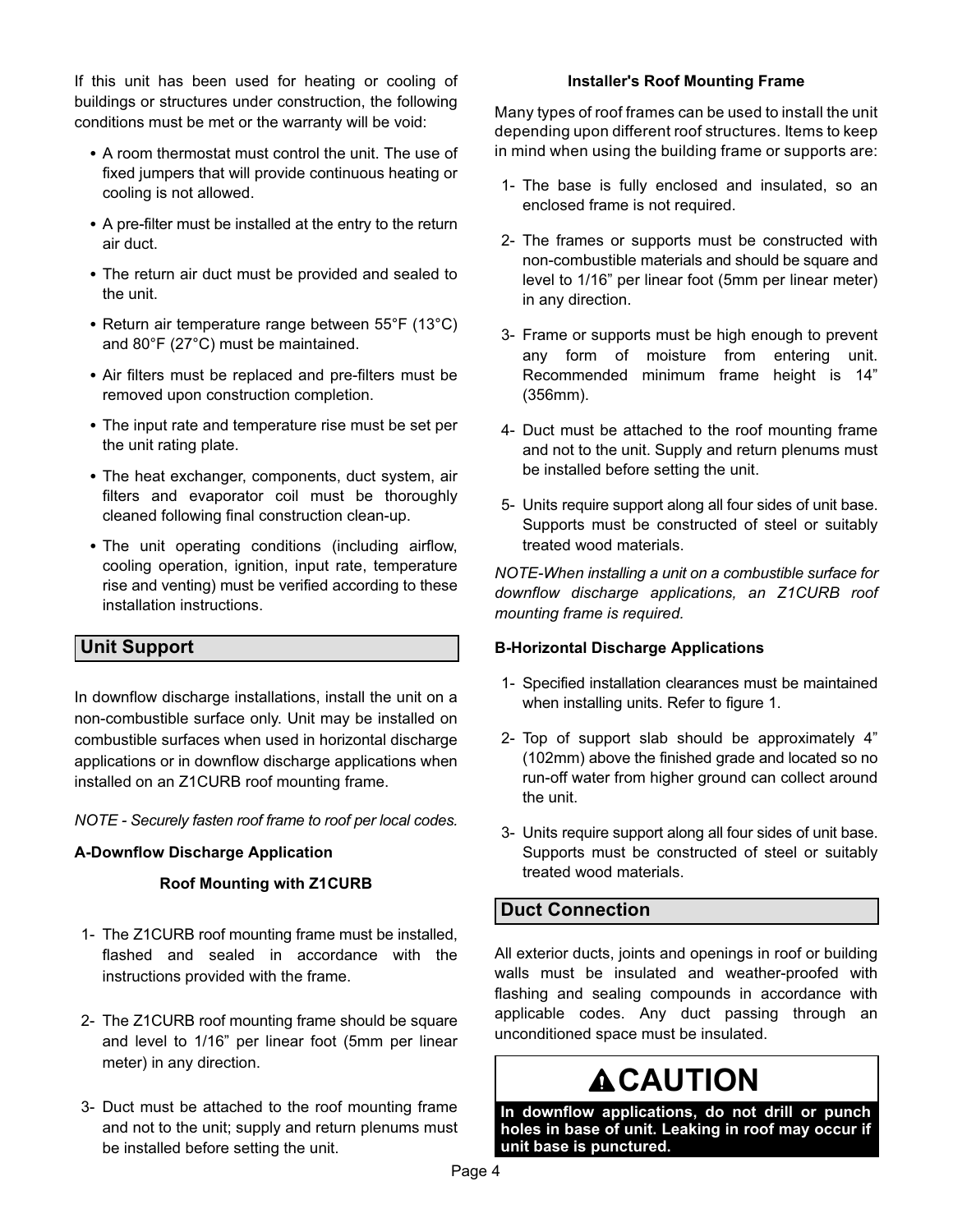## <span id="page-4-0"></span>**Rigging Unit For Lifting**

Rig unit for lifting by attaching four cables to holes in unit base rail. See figure 2.

- 1- Detach wooden base protection before rigging.
- 2- Connect rigging to the unit base using both holes in each corner.
- 3- All panels must be in place for rigging.
- 4- Place field‐provided H‐style pick in place just above top edge of unit. Frame must be of adequate strength and length. (H-style pick prevents damage to unit.)
- 5- *All Units -*

Partially lift unit and remove five (5) L-brackets which secure the protective base board. See figure 2.

#### *Important - Protective wooden base board must be removed before setting unit.*

- 6- *New roof curbs (89-3/8" in length) -* Remove the three alignment brackets shown in figure 3.
- 7- *Existing roof curbs (81-3/4" in length) -* Set unit on roof curb positioning alignment brackets as shown in figure 3.



## **UNIT ALIGNMENT BRACKETS**

**NEW ROOF CURBS (89-3/8" IN LENGTH):** Remove all three brackets.

**EXISTING ROOF CURBS (81-3/4" LONG):** Set unit on roof curb positioning alignment brackets as shown.



## **Condensate Drains**

Make drain connection to the 1" N.P.T. drain coupling provided on unit.

*Note - The drain pan is made with a glass reinforced engineered plastic capable of withstanding typical joint torque but can be damaged with excessive force. Tighten pipe nipple hand tight and turn an additional quarter turn.*

A trap must be installed between drain connection and an open vent for proper condensate removal. See figure 4. It is sometimes acceptable to drain condensate onto the roof or grade; however, a tee should be fitted to the trap to direct condensate downward. The condensate line must be vented. Check local codes concerning condensate disposal. Refer to page 2 for condensate drain location.

Units are shipped with the drain coupling facing the right side of the unit. The unit can be installed in either downflow or horizontal air discharge regardless of condensate drain location.

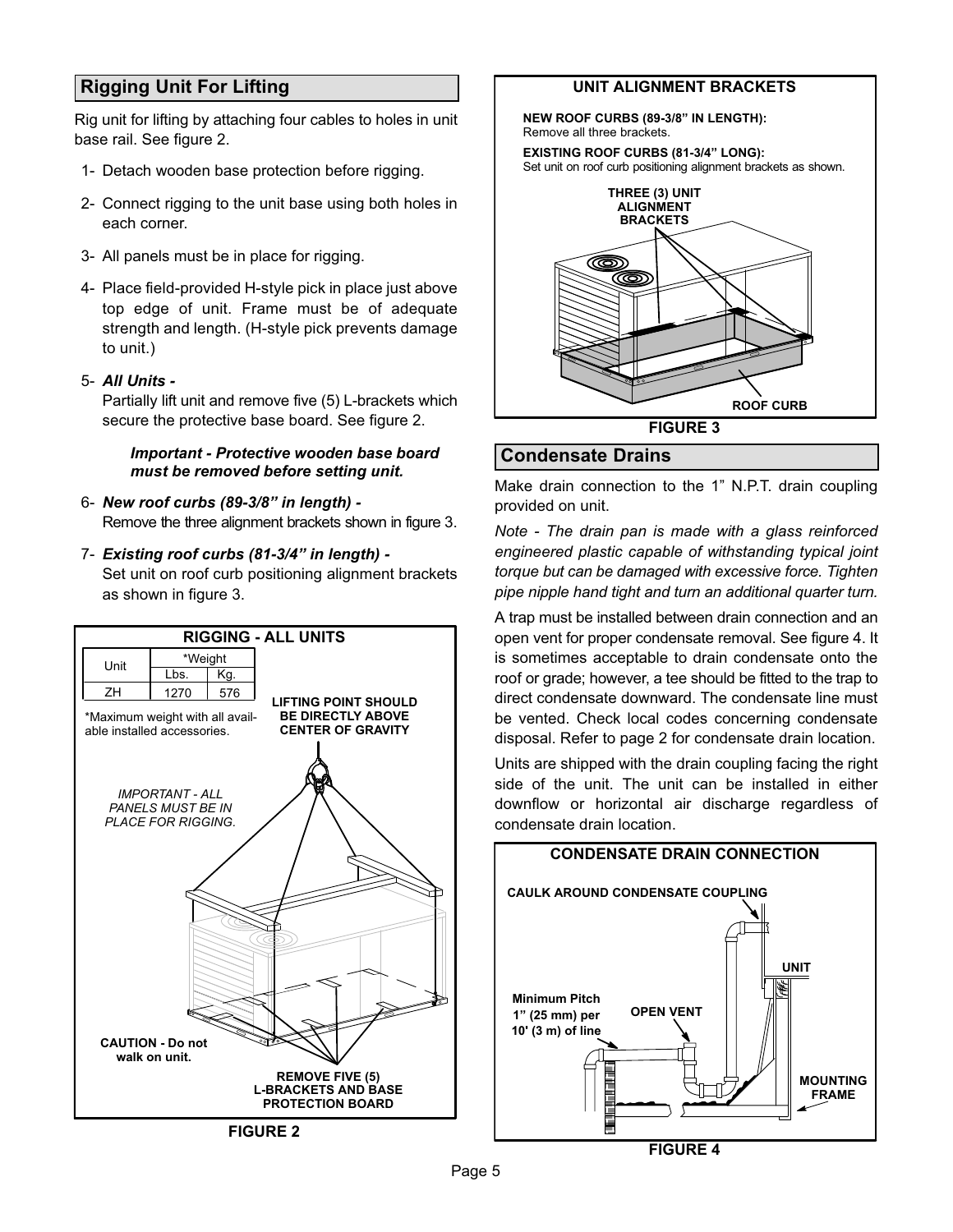## <span id="page-5-0"></span>**Electrical Connections**

#### **POWER SUPPLY**

Do not apply power or close disconnect switch until installation is complete. Refer to start-up directions. Refer closely to unit wiring diagram.

Refer to unit nameplate for minimum circuit ampacity and maximum fuse size.

- 1- 230/460/575 volt units are factory wired. **For 208V supply,** disconnect the pink wire (230V) at all control power transformer(s). Reconnect the pink wire (208V). Tape the exposed end of the 230V pink wire.
- 2- Route power through the bottom power entry area and connect to L1, L2, and L3 on the bottom of TB13 in control box. Route power to S48 disconnect switch when the option is factory-installed. See unit wiring diagram.

#### **CONTROL WIRING**

#### **A-Thermostat Location**

Room thermostat mounts vertically on a standard 2" X 4" handy box or on any non-conductive flat surface.

Locate thermostat approximately 5 feet (1524mm) above the floor in an area with good air circulation at average temperature. Avoid locating the room thermostat where it might be affected by:

-drafts or dead spots behind doors and in corners

-hot or cold air from ducts

-radiant heat from sun or appliances

-concealed pipes and chimneys

#### **B-Control Wiring**

1- Route thermostat cable or wires from subbase to control box (refer to unit dimensions to locate bottom and side power entry).

*IMPORTANT - Unless field thermostat wires are rated for maximum unit voltage, they must be routed away from line voltage wiring. Use wire ties located near the lower left corner of the controls hat section to secure thermostat cable.*

Use18 AWG wire for all applications using remotely installed electro-mechanical and electronic thermostats.

2- Install thermostat assembly in accordance with instructions provided with thermostat.

3- Connect thermostat wiring to TB1 terminal board on the left side of the controls area. Wire as shown in figure 5 for electro-mechanical and electronic thermostats. If using other temperature control devices or energy management systems see instructions and wiring diagram provided by manufacturer.



#### **FIGURE 5**

*IMPORTANT-Terminal connections at the wall plate or subbase must be made securely. Loose control wire connections may allow unit to operate but not with proper response to room demand.*

## **Unit Power-Up**

#### **A-General**

- 1- Make sure that unit is installed in accordance with the installation instructions and applicable codes.
- 2- Inspect all electrical wiring, both field‐ and factory‐installed, for loose connections. Tighten as required.
- 3- Check to ensure that refrigerant lines do not rub against the cabinet or against other refrigerant lines.
- 4- Check voltage at main unit power connection. Voltage must be within range listed on nameplate. If not, consult power company and have voltage condition corrected before starting unit.
- 5- Make sure filters are in place before start‐up.
- 6- Make sure there is no heating, cooling, or blower demand from thermostat. Apply power to unit.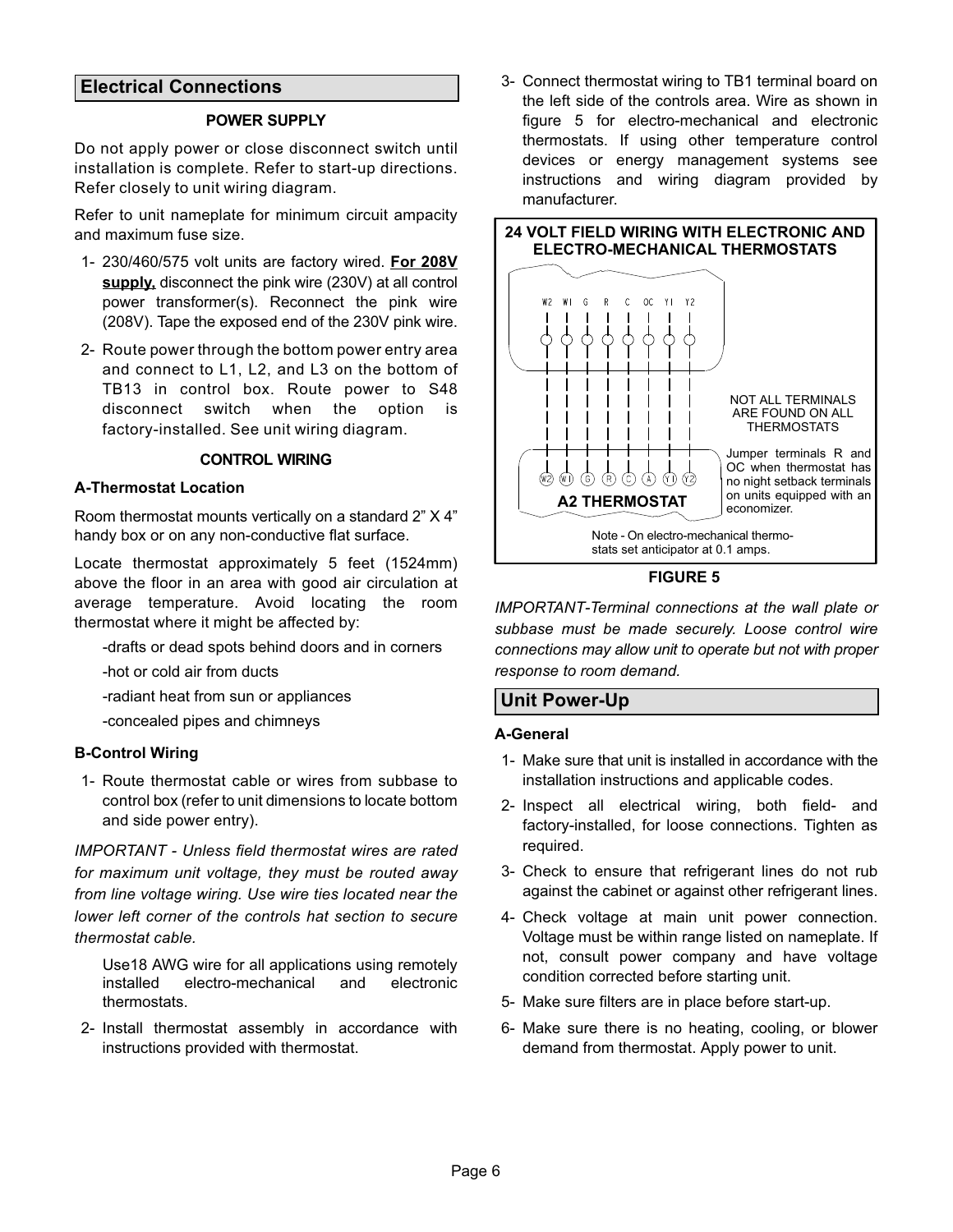## <span id="page-6-0"></span>**Blower Operation and Adjustments**

#### **A-Three Scroll Compressor Voltage Phasing**

Three phase scroll compressors must be phased sequentially to ensure correct compressor and blower rotation and operation. Compressor and blower are wired in phase at the factory. Power wires are color-coded as follows: line 1-red, line 2-yellow, line 3-blue.

1- Observe suction and discharge pressures and blower rotation on unit start-up.

If pressure differential is not observed or blower rotation is not correct:

- 2- Suction pressure must drop, discharge pressure must rise, and blower rotation must match rotation marking.
- 3- Disconnect all remote electrical power supplies.
- 4- Reverse any two field-installed wires connected to the line side of K3, TB2 or F4. Do not reverse wires at blower contactor or compressors.
- 5- Make sure the connections are tight.

Discharge and suction pressures should operate at their normal start‐up ranges.

#### **B-Blower Operation**

Initiate blower demand at thermostat according to instructions provided with thermostat. Unit will cycle on thermostat demand. The following steps apply to applications using a typical electro-mechanical thermostat.

- 1- Blower operation is manually set at the thermostat subbase fan switch. With fan switch in **ON** position, blowers will operate continuously.
- 2- With fan switch in **AUTO** position, the blowers will cycle with demand. Blowers and entire unit will be off when system switch is in **OFF** position.

#### **C-Blower Access**

The blower assembly is secured to a sliding frame which allows the blower motor to be pulled out of the unit. See figure 6.

- 1- Loosen the reusable wire tie which secures the blower wiring to the blower motor mounting plate.
- 2- Remove and retain screws on either side of sliding frame. Pull frame toward outside of unit.
- 3- Slide frame back into original position when finished servicing. Reattach the blower wiring in the previous location on the blower motor base using the wire tie.
- 4- Replace retained screws on either side of the sliding frame.

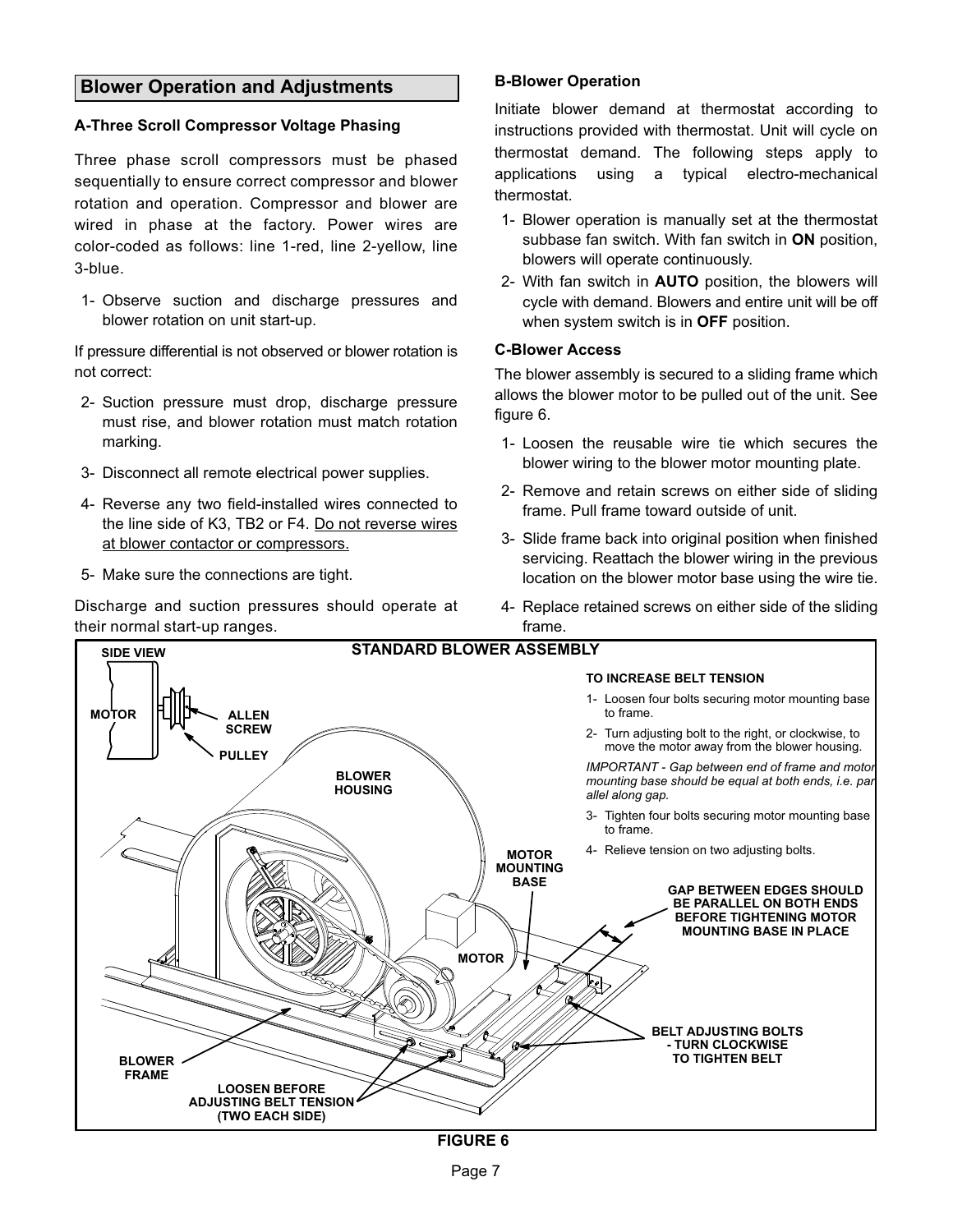#### **D-Determining Unit CFM**

1- The following measurements must be made with a dry indoor coil and air filters in place.

*Units Not Equipped With An Inverter -* Run blower without a cooling demand.

*Units Equipped With An Inverter -*

Initiate high speed blower without a cooling demand. Disconnect high pressure switches S4 and S7. Run the blower with Y1 **and** Y2 demands.

- 2- Measure the indoor blower shaft RPM.
- 3- With all access panels in place, measure static pressure external to unit (from supply to return). Blower performance data is based on static pressure readings taken in locations shown in figure 7.

*Note - Static pressure readings can vary if not taken where shown.*

- 4- Referring to page 10 or 11, use static pressure and RPM readings to determine unit CFM. Use page 12 when installing units with any of the optional accessories listed.
- 5- The blower RPM can be adjusted at the motor pulley. Loosen Allen screw and turn adjustable pulley clockwise to increase CFM. Turn counterclockwise to decrease CFM. See figure [6.](#page-6-0) Do not exceed minimum and maximum number of pulley turns as shown in table 1.
- 6- *Units Equipped With An Inverter -* Reconnect high pressure switches S4 and S7.

#### **TABLE 1 MINIMUM AND MAXIMUM PULLEY ADJUSTMENT**

| <b>Belt</b>      | Minimum<br>Turns Open | Maximum<br>Turns Open |
|------------------|-----------------------|-----------------------|
| A Section        |                       |                       |
| <b>B</b> Section | 4*                    |                       |

\*No minimum number of turns open when B belt is used on pulleys 6" O.D. or larger.

#### **E-Blower Belt Adjustment**

Maximum life and wear can be obtained from belts only if proper pulley alignment and belt tension are maintained. Tension new belts after a 24-48 hour period of operation. This will allow belt to stretch and seat in the pulley grooves. Make sure blower and motor pulleys are aligned as shown in figure [8.](#page-8-0)

- 1- Loosen four bolts securing motor base to mounting frame. See figure [6.](#page-6-0)
- 2- *To increase belt tension -*

Turn both adjusting bolts to the right, or clockwise, to move the motor outward and tighten the belt. This increases the distance between the blower motor and the blower housing.

*To loosen belt tension -*

Turn the adjusting bolts to the left, or counterclockwise to loosen belt tension.

*IMPORTANT - Align top edges of blower motor base and mounting frame base parallel before tightening two bolts on the other side of base. Motor shaft and blower shaft must be parallel.*

3- Tighten two bolts on each side of the motor mounting base. This secures the mounting base to the frame.



**FIGURE 7**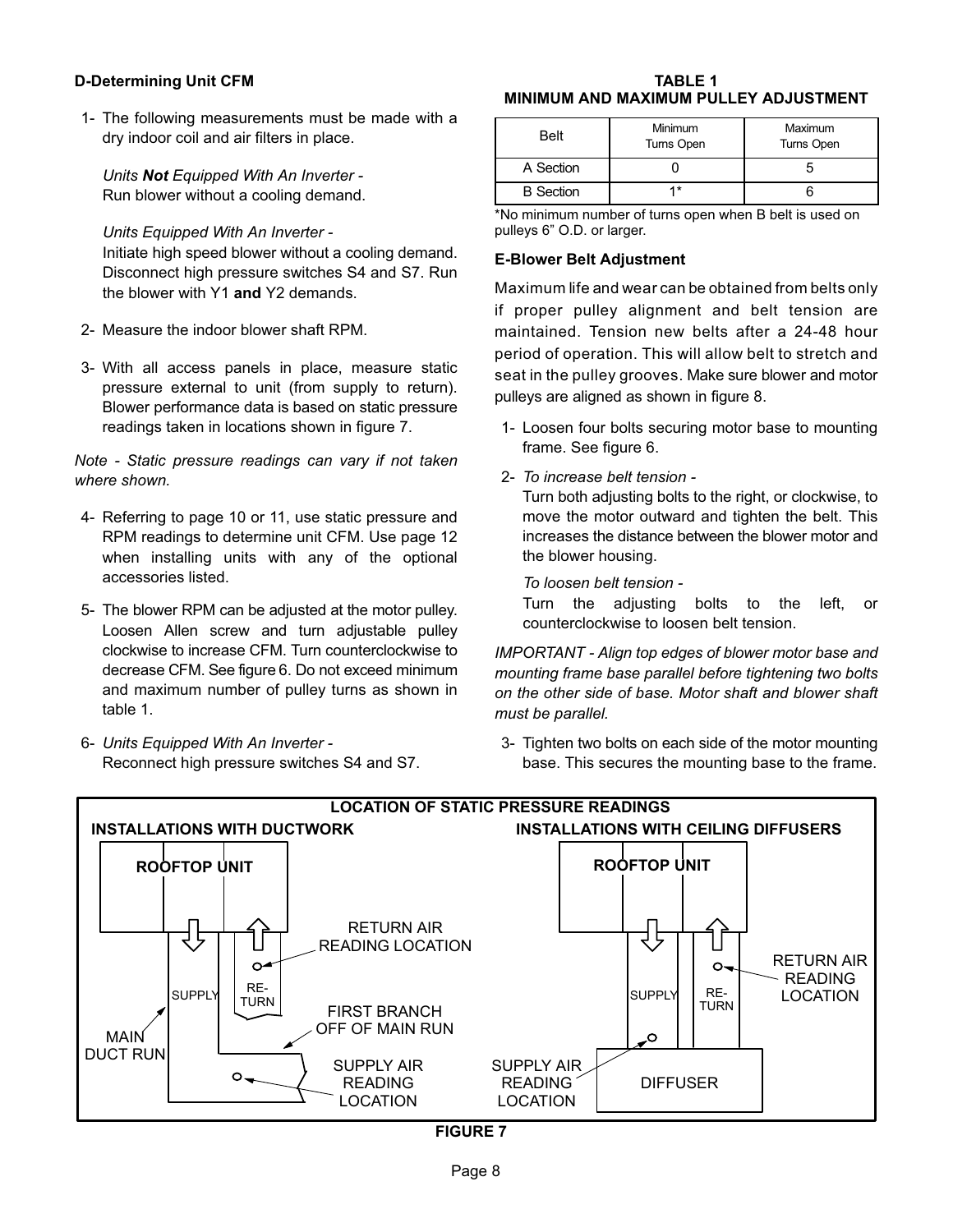<span id="page-8-0"></span>

**FIGURE 8**

#### **F-Check Belt Tension**

Overtensioning belts shortens belt and bearing life. Check belt tension as follows:

- 1- Measure span length X. See figure 9.
- 2- Apply perpendicular force to center of span (X) with enough pressure to deflect belt 1/64" for every inch of span length or 1.5mm per 100mm of span length.

Example: Deflection distance of a 40" span would be 40/64" or 5/8".

Example: Deflection distance of a 400mm span would be 6mm.

3- Measure belt deflection force. For a new 2 and 3hp belt, the deflection force should be 5.0-7.0 lbs. (35-48kPa). For a new 5hp belt, the deflection force should be 7-10lbs. (48-69kPa).

A force below these values indicates an undertensioned belt. A force above these values indicates an overtensioned belt.



#### **F-Field-Furnished Blower Drives**

For field-furnished blower drives, use pages 10 through 12 to determine BHP and RPM required. Reference table [2](#page-12-0) for drive component manufacturer's numbers.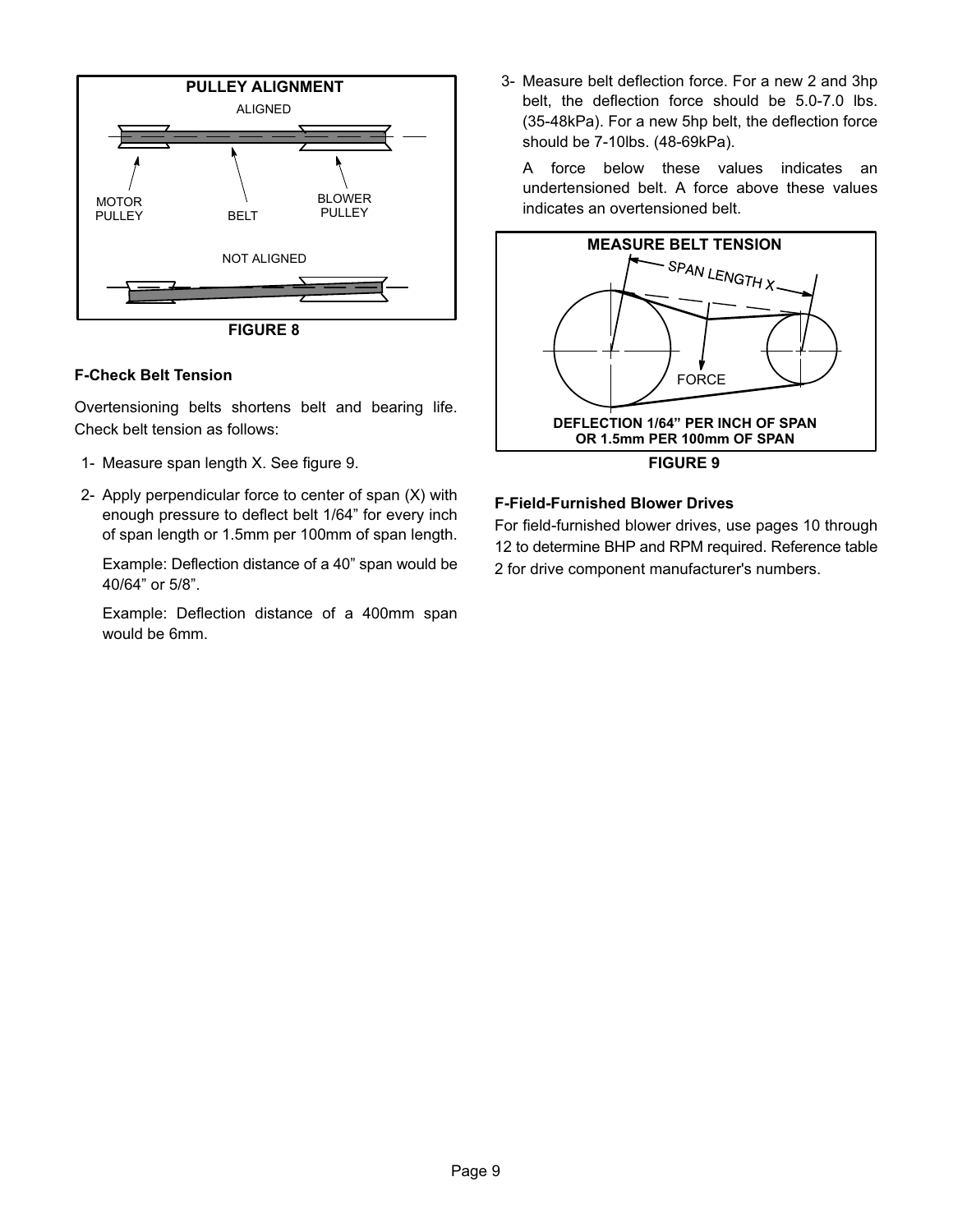## BLOWER DATA

### **092S STANDARD EFFICIENCY BELT DRIVE BLOWER − BASE UNIT**

#### **BLOWER TABLE INCLUDES RESISTANCE FOR BASE UNIT ONLY (NO HEAT SECTION) WITH DRY INDOOR COIL AND AIR FILTERS IN PLACE. FOR ALL UNITS ADD:**

1 − Wet indoor coil air resistance of selected unit.

2 − Any factory installed options air resistance (heat section, economizer, etc.)

3 − Any field installed accessories air resistance (duct resistance, diffuser, etc.)

Then determine from blower table blower motor output required.

See page 12 for blower motors and drives.

See page 12 for wet coil and option/accessory air resistance data.

**MINIMUM AIR VOLUME REQUIRED FOR USE WITH OPTIONAL ELECTRIC HEAT (Maximum Static Pressure - 2.0 in. w.g.)**

#### **7.5kW, 15 kW, 22.5 kW - 2065 cfm**

**30 kW - 2250 cfm**

**45 kW - 2625 cfm**

| Total Static Pressure - in. w.g.<br><b>Total</b> |     |                 |     |  |     |  |     |  |     |                                                                                                                                                                               |            |  |     |  |     |  |     |  |     |  |     |  |     |  |
|--------------------------------------------------|-----|-----------------|-----|--|-----|--|-----|--|-----|-------------------------------------------------------------------------------------------------------------------------------------------------------------------------------|------------|--|-----|--|-----|--|-----|--|-----|--|-----|--|-----|--|
| Air<br>Volume                                    | 0.2 |                 | 0.4 |  | 0.6 |  | 0.8 |  | 1.0 |                                                                                                                                                                               | 1.2<br>1.4 |  | 1.6 |  | 1.8 |  | 2.0 |  | 2.2 |  | 2.4 |  | 2.6 |  |
| cfm                                              |     |                 |     |  |     |  |     |  |     | RPM BHP RPM BHP RPM BHP RPM BHP RPM BHP RPM BHP RPM BHP RPM BHP RPM BHP RPM BHP RPM BHP RPM BHP RPM BHP                                                                       |            |  |     |  |     |  |     |  |     |  |     |  |     |  |
| 1750                                             |     | $494 \mid 0.11$ |     |  |     |  |     |  |     | 562 0.34 632 0.56 702 0.74 771 0.85 838 0.96 902 1.07 961 1.19 --- --                                                                                                         |            |  |     |  |     |  |     |  |     |  |     |  |     |  |
| 2000                                             |     |                 |     |  |     |  |     |  |     | 514 0.26 581 0.49 650 0.70 719 0.87 786 0.98 852 1.09 915 1.20 972 1.32 1026 1.47 1076 1.65 ---                                                                               |            |  |     |  |     |  |     |  |     |  |     |  |     |  |
| 2250                                             |     | 533   0.41      |     |  |     |  |     |  |     | 599 0.62 667 0.82 735 0.99 802 1.10 866 1.21 928 1.33 984 1.46 1037 1.63 1085 1.81 1132 2.01 1178 2.21 1226 2.43                                                              |            |  |     |  |     |  |     |  |     |  |     |  |     |  |
| 2500                                             |     |                 |     |  |     |  |     |  |     | 553 0.55 619 0.76 685 0.95 753 1.10 818 1.22 881 1.34 942 1.47 997 1.62 1048 1.80 1096 1.99 1142 2.20 1188 2.41 1237 2.64                                                     |            |  |     |  |     |  |     |  |     |  |     |  |     |  |
| 2750                                             |     |                 |     |  |     |  |     |  |     | 573   0.70   638   0.90   705   1.08   771   1.22   835   1.35   897   1.49   957   1.63   1011   1.80   1061   1.99   1108   2.19   1154   2.41   1200   2.63   1249   2.87  |            |  |     |  |     |  |     |  |     |  |     |  |     |  |
| 3000                                             |     |                 |     |  |     |  |     |  |     | 594 0.85 659 1.05 725 1.22 791 1.36 853 1.50 915 1.65 973 1.81 1026 1.99 1075 2.20 1121 2.42 1167 2.64 1213 2.87 1262 3.12                                                    |            |  |     |  |     |  |     |  |     |  |     |  |     |  |
| 3250                                             |     |                 |     |  |     |  |     |  |     | 617 1.01 682 1.20 747 1.37 812 1.52 873 1.67 934 1.83 990 2.01 1042 2.21 1089 2.43 1135 2.66 1181 2.90 1228 3.13 1277 3.38                                                    |            |  |     |  |     |  |     |  |     |  |     |  |     |  |
| 3500                                             |     |                 |     |  |     |  |     |  |     | 640   1.17   706   1.36   771   1.53   834   1.70   895   1.86   954   2.03   1008   2.23   1058   2.46   1105   2.69   1150   2.93   1196   3.17   1243   3.41   1293   3.65 |            |  |     |  |     |  |     |  |     |  |     |  |     |  |
| 3750                                             |     |                 |     |  |     |  |     |  |     | 665   1.34   731   1.54   796   1.72   857   1.89   917   2.07   975   2.26   1027   2.48   1076   2.72   1121   2.97   1166   3.22   1212   3.46   1261   3.71   1311   3.96 |            |  |     |  |     |  |     |  |     |  |     |  |     |  |
| 4000                                             |     |                 |     |  |     |  |     |  |     | 692   1.54   758   1.75   822   1.93   882   2.11   940   2.30   996   2.51   1047   2.76   1094   3.02   1139   3.27   1184   3.52   1230   3.77   1280   4.03   1330   4.29 |            |  |     |  |     |  |     |  |     |  |     |  |     |  |
| 4250                                             |     |                 |     |  |     |  |     |  |     | 722   1.76   787   1.97   849   2.15   908   2.35   965   2.56   1018  2.79   1067  3.06   1113   3.33   1157   3.59   1202  3.85   1250   4.11   1300   4.38   1352   4.65   |            |  |     |  |     |  |     |  |     |  |     |  |     |  |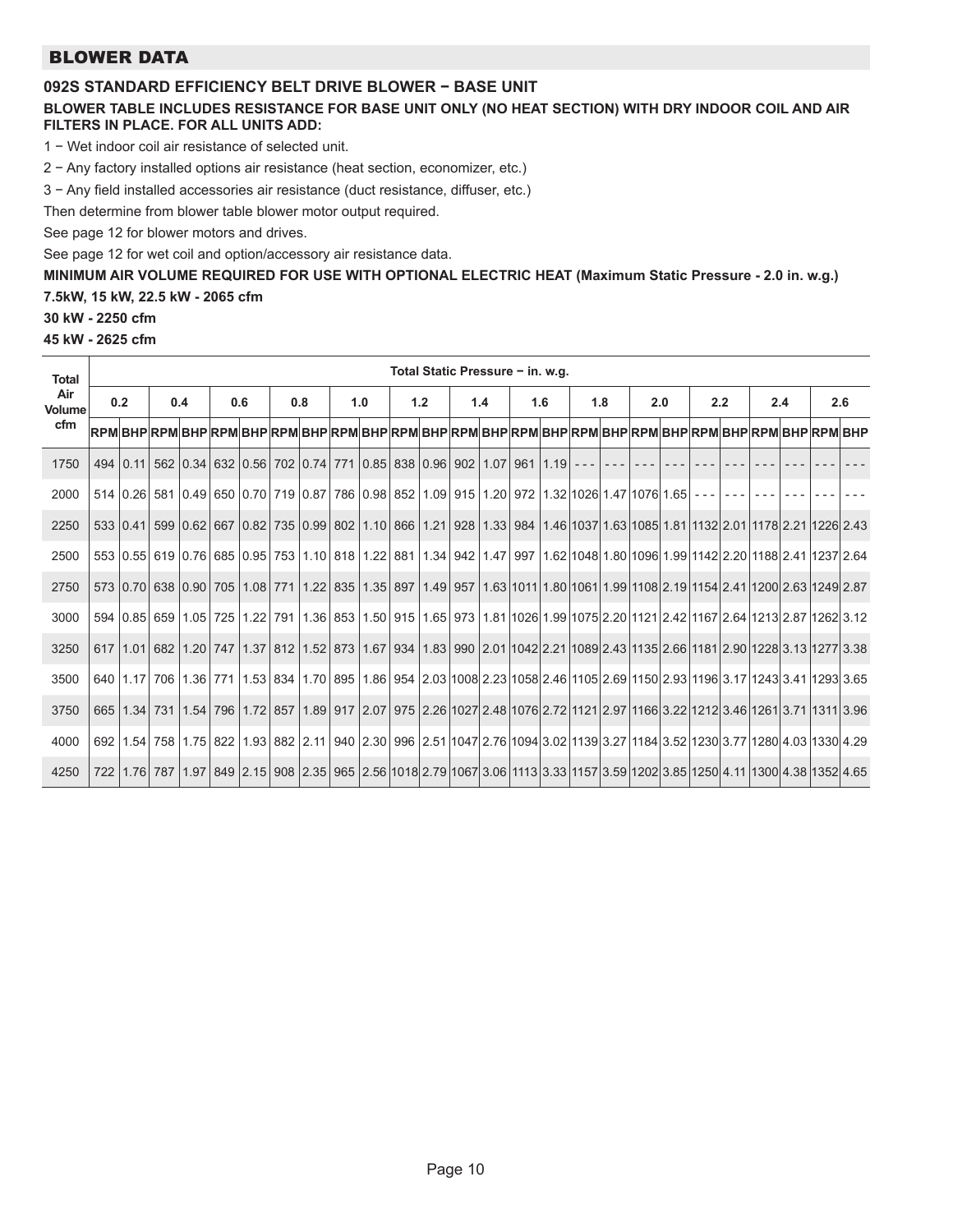## BLOWER DATA

#### **102S, 120S STANDARD EFFICIENCY BELT DRIVE BLOWER − BASE UNIT**

#### **BLOWER TABLE INCLUDES RESISTANCE FOR BASE UNIT ONLY (NO HEAT SECTION) WITH DRY INDOOR COIL AND AIR FILTERS IN PLACE. FOR ALL UNITS ADD:**

1 − Wet indoor coil air resistance of selected unit.

2 − Any factory installed options air resistance (heat section, economizer, etc.)

3 − Any field installed accessories air resistance (duct resistance, diffuser, etc.)

Then determine from blower table blower motor output required.

See page 12 for blower motors and drives.

See page 12 for wet coil and option/accessory air resistance data.

**MINIMUM AIR VOLUME REQUIRED FOR USE WITH OPTIONAL ELECTRIC HEAT (Maximum Static Pressure - 2.0 in. w.g.)**

**15 kW, 22.5 kW - 2065 cfm**

**30 kW - 2250 cfm**

**45 kW - 2625 cfm**

**60 kW - 3500 cfm**

| <b>Total</b>         | Total Static Pressure - in. w.g. |                                                                                                                       |     |      |            |                   |     |              |            |                                                                                                                                         |         |                     |     |      |     |     |     |         |         |     |                                                                                                       |  |
|----------------------|----------------------------------|-----------------------------------------------------------------------------------------------------------------------|-----|------|------------|-------------------|-----|--------------|------------|-----------------------------------------------------------------------------------------------------------------------------------------|---------|---------------------|-----|------|-----|-----|-----|---------|---------|-----|-------------------------------------------------------------------------------------------------------|--|
| Air<br><b>Volume</b> |                                  | 0.2                                                                                                                   |     | 0.4  | 0.6        |                   |     | 0.8          |            | 1.0                                                                                                                                     |         | 1.2                 |     | 1.4  | 1.6 | 1.8 | 2.0 | 2.2     |         | 2.4 | 2.6                                                                                                   |  |
| cfm                  |                                  | RPM BHP RPM BHP RPM BHP RPM BHP RPM BHP RPM BHP RPM BHP RPM BHP RPM BHP RPM BHP RPM BHP RPM BHP RPM BHP               |     |      |            |                   |     |              |            |                                                                                                                                         |         |                     |     |      |     |     |     |         |         |     |                                                                                                       |  |
| 2000                 |                                  | 542 0.43 602                                                                                                          |     | 0.60 | 664        | $0.75$ 732        |     |              | $0.89$ 802 |                                                                                                                                         |         | $1.02$ 869 1.15 927 |     | 1.27 |     |     |     |         |         |     | 979   1.41   1029   1.57   1079   1.75   1129   1.95   1179   2.15   1230   2.37                      |  |
| 2250                 | 560                              | 0.55 619 0.71 681 0.86 748 1.00 817 1.14 882 1.27 939 1.41 991 1.57 1041 1.74 1090 1.93 1140 2.13 1190 2.35 1241 2.57 |     |      |            |                   |     |              |            |                                                                                                                                         |         |                     |     |      |     |     |     |         |         |     |                                                                                                       |  |
| 2500                 | 579                              | 0.68                                                                                                                  | 637 | 0.83 | 699        | 0.98              | 766 | 1.12         | 834        | 1.26                                                                                                                                    | 897     | 1.41                | 953 |      |     |     |     |         |         |     | 1.57   1005   1.74   1054   1.92   1103   2.12   1152   2.33   1202   2.55   1254   2.79              |  |
| 2750                 | 599                              | 0.81                                                                                                                  | 657 | 0.97 | 719        | 1.11              |     | 785 1.25     |            | 851  1.41   913   1.57   968   1.74   1020   1.93   1068   2.13   1116   2.34   1165   2.56   1215   2.78   1268   3.01                 |         |                     |     |      |     |     |     |         |         |     |                                                                                                       |  |
| 3000                 | 620                              | 0.95 678                                                                                                              |     | 1.11 | 741        | 1.25              | 806 | 1.40         | 870        | 1.58                                                                                                                                    | 930     |                     |     |      |     |     |     |         |         |     | 1.75   985   1.94   1036   2.14   1084   2.36   1131   2.58   1180   2.80   1230   3.02   1283   3.26 |  |
| 3250                 | 643                              | 1.10                                                                                                                  | 701 | 1.26 | 764        | 1.41              | 828 | 1.57         |            | 891   1.76   950   1.95   1003   2.16   1053   2.38   1100   2.61   1148   2.83   1196   3.06   1246   3.29   1299   3.52               |         |                     |     |      |     |     |     |         |         |     |                                                                                                       |  |
| 3500                 | 667                              | 1.26                                                                                                                  | 726 | 1.43 | 788        | 1.58 851          |     |              |            | 1.77 913 1.97 970 2.17 1023 2.41 1071 2.65 1118 2.88 1165 3.11 1213 3.33 1264 3.57 1317 3.81                                            |         |                     |     |      |     |     |     |         |         |     |                                                                                                       |  |
| 3750                 | 693                              | 1.44                                                                                                                  | 752 |      |            | 1.61 813 1.78 876 |     | 1.98         |            | $936$   2.20                                                                                                                            |         |                     |     |      |     |     |     |         |         |     | 992 2.43 1043 2.68 1091 2.93 1137 3.17 1183 3.40 1232 3.64 1284 3.88 1338 4.13                        |  |
| 4000                 | 720                              | 1.65                                                                                                                  | 779 |      | $1.82$ 840 | 2.00              |     |              |            | 902   2.22   961   2.46   1015   2.71   1064   2.98   1111   3.24   1156   3.48   1203   3.72   1253   3.96   1305   4.22   1359   4.48 |         |                     |     |      |     |     |     |         |         |     |                                                                                                       |  |
| 4250                 | 748                              | 1.86                                                                                                                  | 807 | 2.04 | 868        | 2.24              |     | $929$   2.48 |            | 986 2.75 1038 3.02 1086 3.30 1132 3.57 1177 3.81 1224 4.05 1274 4.31 1327 4.57 1382 4.85                                                |         |                     |     |      |     |     |     |         |         |     |                                                                                                       |  |
| 4500                 | 778                              | 2.09                                                                                                                  | 837 | 2.28 | 898        | 2.51              | 957 |              |            | 2.78 1012 3.07 1062 3.37 1108 3.65 1154 3.92 1199 4.17 1247 4.41 1297 4.67 1350 4.94 1405 5.22                                          |         |                     |     |      |     |     |     |         |         |     |                                                                                                       |  |
| 4750                 | 809                              | 2.34 868 2.56 929 2.82                                                                                                |     |      |            |                   |     |              |            | 986 3.12 1038 3.43 1087 3.74 1132 4.03 1177 4.29 1223 4.54 1270 4.79 1321 5.04 1374 5.31 1428 5.58                                      |         |                     |     |      |     |     |     |         |         |     |                                                                                                       |  |
| 5000                 | 841                              | $ 2.62 $ 901                                                                                                          |     | 2.87 | 960        |                   |     |              |            | 3.17   1015   3.50   1065   3.83   1112   4.14   1157   4.43   1201   4.69   1247   4.94   1295   5.18   1345   5.42   1398   5.68      |         |                     |     |      |     |     |     |         |         |     |                                                                                                       |  |
| 5250                 |                                  | 875 2.93 935 3.23                                                                                                     |     |      |            |                   |     |              |            | 992 3.56 1044 3.91 1092 4.26 1138 4.57 1182 4.85 1226 5.10 1272 5.34 1320 5.57                                                          |         |                     |     |      |     |     |     | $- - -$ | $- - -$ |     |                                                                                                       |  |
| 5500                 | 911                              | 3.30                                                                                                                  | 969 |      |            |                   |     |              |            | $(3.63 1024 4.00 1074 4.37 1120 4.71 1165 5.02 1208 5.29 1253 5.53)$                                                                    |         |                     |     |      |     |     |     |         |         |     |                                                                                                       |  |
| 5750                 |                                  | 948 3.71 1004 4.08 1056 4.48 1104 4.85 1148 5.19 1192 5.49 1235 5.74                                                  |     |      |            |                   |     |              |            |                                                                                                                                         |         |                     |     |      |     |     |     |         |         |     |                                                                                                       |  |
| 6000                 | 985                              | 14.18 1039 4.59 1088 5.00 1134 5.37 1177 5.69                                                                         |     |      |            |                   |     |              |            |                                                                                                                                         | $- - -$ |                     |     |      |     |     |     |         |         |     |                                                                                                       |  |
| 6250                 |                                  | 1022 4.70 1073 5.14 1120 5.54                                                                                         |     |      |            |                   |     |              |            |                                                                                                                                         |         |                     |     |      |     |     |     |         |         |     |                                                                                                       |  |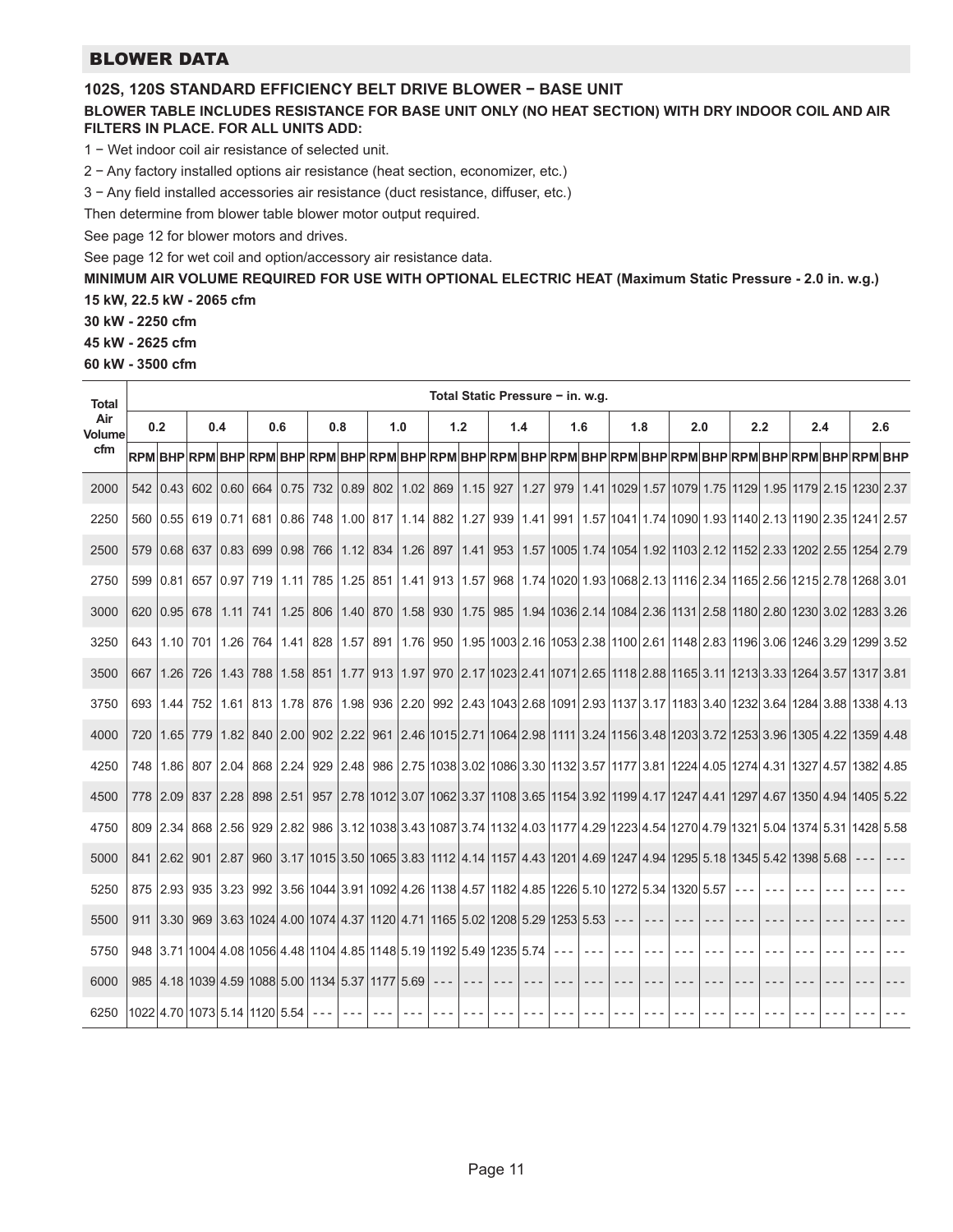## BLOWER DATA

## **FACTORY INSTALLED BELT DRIVE KIT SPECIFICATIONS**

| Nominal<br>hp | <b>Maximum</b><br>hp | <b>Drive Kit Number</b> | <b>RPM Range</b> |
|---------------|----------------------|-------------------------|------------------|
| っ             | 2.3                  |                         | 590 - 890        |
| っ             | 2.3                  | $\overline{2}$          | 800 - 1105       |
|               | 2.3                  | 3                       | 795 - 1195       |
|               | 3.45                 | 4                       | 730 - 970        |
|               | 3.45                 | 5                       | 940 - 1200       |
|               | 3.45                 | 6                       | 1015 - 1300      |
| 5             | 5.75                 | 10                      | $900 - 1135$     |
| 5             | 5.75                 | 11                      | 1040 - 1315      |
| 5             | 5.75                 | 12                      | 1125 - 1425      |

NOTE - Using total air volume and system static pressure requirements determine from blower performance tables rpm and motor output required. Maximum usable output of motors furnished are shown. In Canada, nominal motor output is also maximum usable motor output. If motors of comparable output are used, be sure to keep within the service factor limitations outlined on the motor nameplate.

NOTE – Units equipped with option are limited to a motor service factor of 1.0.

#### **POWER EXHAUST FAN PERFORMANCE**

| Return Air System Static Pressure | <b>Air Volume Exhausted</b> |
|-----------------------------------|-----------------------------|
| in. w.g.                          | cfm                         |
| 0                                 | 3175                        |
| 0.05                              | 2955                        |
| 0.10                              | 2685                        |
| 0.15                              | 2410                        |
| 0.20                              | 2165                        |
| 0.25                              | 1920                        |
| 0.30                              | 1420                        |
| 0.35                              | 1200                        |

#### **FACTORY INSTALLED OPTIONS/FIELD INSTALLED ACCESSORY AIR RESISTANCE - in. w.g.**

| Air                  |      | <b>Wet Indoor Coil</b> | <b>Electric</b> |            | <b>Filters</b> | <b>Return Air</b> |                      |
|----------------------|------|------------------------|-----------------|------------|----------------|-------------------|----------------------|
| <b>Volume</b><br>cfm | 092  | 102, 120               | Heat            | Economizer | <b>MERV8</b>   | <b>MERV13</b>     | <b>Adaptor Plate</b> |
| 1750                 | 0.04 | 0.04                   | 0.03            | 0.05       | 0.01           | 0.03              | 0.00                 |
| 2000                 | 0.05 | 0.05                   | 0.03            | 0.06       | 0.01           | 0.03              | 0.00                 |
| 2250                 | 0.06 | 0.06                   | 0.04            | 0.08       | 0.01           | 0.04              | 0.00                 |
| 2500                 | 0.07 | 0.07                   | 0.04            | 0.11       | 0.01           | 0.05              | 0.00                 |
| 2750                 | 0.08 | 0.08                   | 0.05            | 0.12       | 0.02           | 0.05              | 0.00                 |
| 3000                 | 0.10 | 0.09                   | 0.06            | 0.13       | 0.02           | 0.06              | 0.02                 |
| 3250                 | 0.11 | 0.10                   | 0.06            | 0.15       | 0.02           | 0.06              | 0.02                 |
| 3500                 | 0.12 | 0.11                   | 0.09            | 0.15       | 0.03           | 0.07              | 0.04                 |
| 3750                 | 0.14 | 0.13                   | 0.09            | 0.15       | 0.03           | 0.08              | 0.07                 |
| 4000                 | 0.15 | 0.14                   | 0.09            | 0.19       | 0.04           | 0.08              | 0.09                 |
| 4250                 | 0.17 | 0.15                   | 0.13            | 0.19       | 0.04           | 0.09              | 0.11                 |
| 4500                 | 0.19 | 0.17                   | 0.14            | 0.22       | 0.04           | 0.09              | 0.12                 |
| 4750                 | 0.20 | 0.18                   | 0.17            | 0.25       | 0.05           | 0.10              | 0.16                 |
| 5000                 | 0.22 | 0.20                   | 0.20            | 0.29       | 0.06           | 0.10              | 0.18                 |
| 5250                 | 0.24 | 0.22                   | 0.22            | 0.32       | 0.06           | 0.11              | 0.19                 |
| 5500                 | 0.25 | 0.23                   | 0.25            | 0.34       | 0.07           | 0.12              | 0.22                 |
| 5750                 | 0.27 | 0.25                   | 0.31            | 0.45       | 0.07           | 0.12              | 0.25                 |
| 6000                 | 0.29 | 0.27                   | 0.33            | 0.52       | 0.08           | 0.13              | 0.27                 |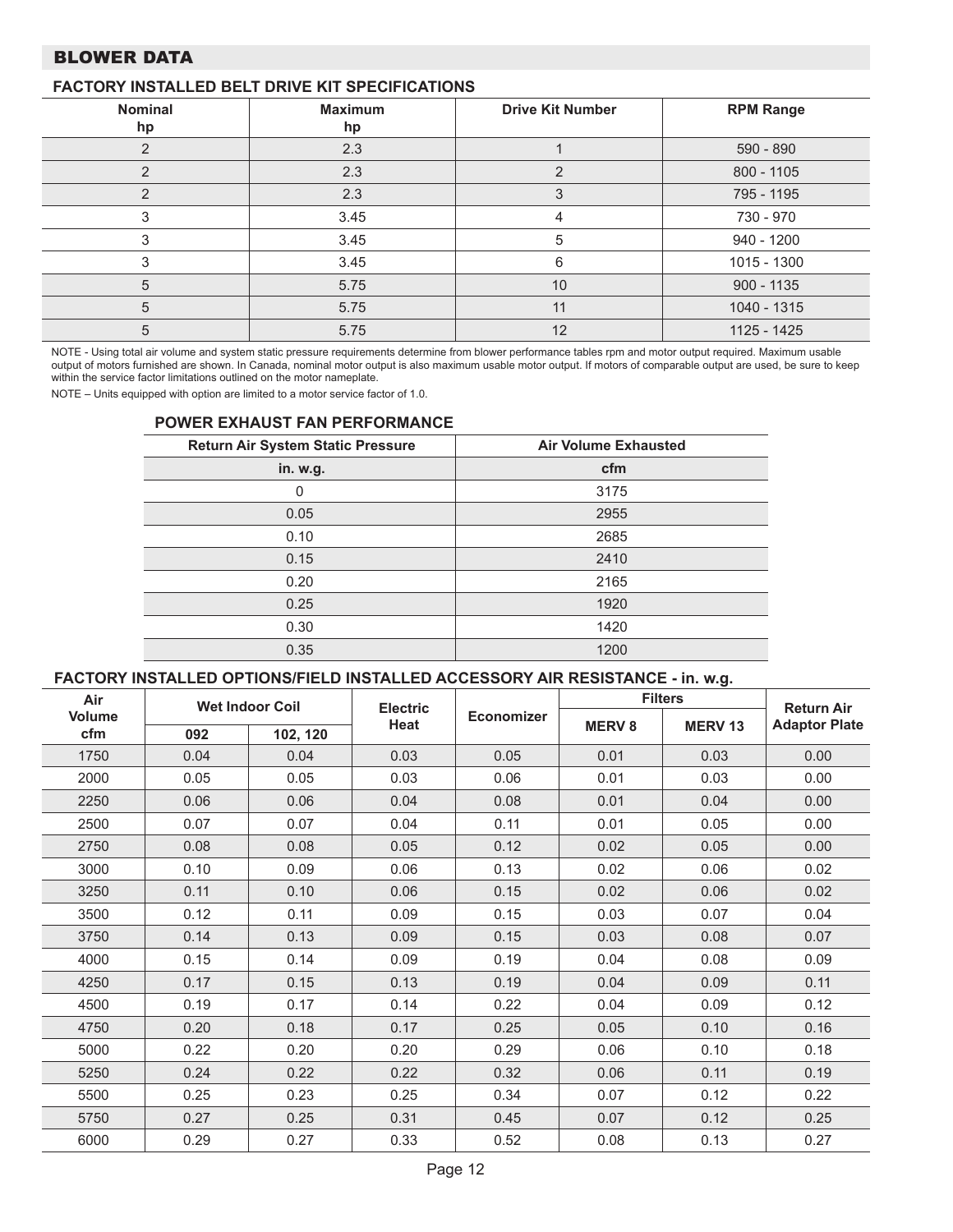| <b>TABLE 2</b>                |
|-------------------------------|
| <b>MANUFACTURER'S NUMBERS</b> |

<span id="page-12-0"></span>

|                     | <b>DRIVE COMPONENTS</b> |                          |               |                     |              |              |  |  |  |  |  |  |  |
|---------------------|-------------------------|--------------------------|---------------|---------------------|--------------|--------------|--|--|--|--|--|--|--|
| <b>DRIVE</b><br>NO. |                         | <b>ADJUSTABLE SHEAVE</b> |               | <b>FIXED SHEAVE</b> | <b>BELT</b>  |              |  |  |  |  |  |  |  |
|                     | BROWNING NO.            | OEM PART NO.             | BROWNING NO.  | OEM PART NO.        | BROWNING NO. | OEM PART NO. |  |  |  |  |  |  |  |
|                     | 1VP34x7/8               | 31K6901                  | AK61x1        | 100244-20           | A44          | 44L5501      |  |  |  |  |  |  |  |
| 2                   | 1VP40x7/8               | 79J0301                  | AK59x1        | 31K6801             | AX45         | 100245-23    |  |  |  |  |  |  |  |
| 3                   | 1VP34x7/8               | 31K6901                  | AK46x1        | 100244-17           | A41          | 100245-18    |  |  |  |  |  |  |  |
| 4                   | 1VP44x7/8               | P-8-1488                 | AK74x1        | 100244-21           | AX48         | 100245-50    |  |  |  |  |  |  |  |
| 5                   | 1VP50x7/8               | P-8-2187                 | AK69x1        | 37L4701             | AX48         | 100245-50    |  |  |  |  |  |  |  |
| 6                   | 1VP50x7/8               | P-8-2187                 | AK64x1        | 12L2501             | AX46         | 31K7101      |  |  |  |  |  |  |  |
| 10                  | 1VP50x1-1/8             | P-8-1977                 | <b>BK77x1</b> | 49K4001             | <b>BX50</b>  | 100245-49    |  |  |  |  |  |  |  |
| 11                  | 1VP50x1-1/8             | P-8-1977                 | <b>BK67x1</b> | 100244-24           | <b>BX46</b>  | 100245-48    |  |  |  |  |  |  |  |
| 12                  | 1VP50x1-1/8             | P-8-1977                 | <b>BK62x1</b> | 100244-23           | <b>BX46</b>  | 100245-48    |  |  |  |  |  |  |  |

## **Heating Start-Up**

1- Set thermostat or temperature control device to initiate a first-stage heating demand.

A first-stage heating demand (W1) will energize compressors 1 and 2. Both outdoor fans are energized with a W1 demand.

*Note - L1 and L2 reversing valves are de-energized in the heating mode.*

*KHA Units With Optional Electric Heat -*

An increased heating demand (W2) will energize electric heat. Electric heat is also energized during the defrost cycle (W1) to maintain discharge air temperature.

## **Cooling Start-Up**

## **A-Operation**

*Supply Air Inverter Units - Refer to the Supply Air Inverter Start-Up section.*

- 1- Initiate first and second stage cooling demands according to instructions provided with thermostat.
- 2- *No Economizer Installed in Unit -*

A first-stage cooling demand (Y1) will energize compressor 1 and both condenser fans. An increased cooling demand (Y2) will energize compressor 2.

#### *Units Equipped With Economizer -*

When outdoor air is acceptable, a first-stage cooling demand (Y1) will energize the economizer. An increased cooling demand (Y2) will energize compressor 1 and both condenser fans. When outdoor air is not acceptable unit will operate as though no economizer is installed.

3- Units contain two refrigerant circuits or stages. See figure 10.

- 4- Each refrigerant circuit is separately charged with R-410A refrigerant. See unit rating plate for correct amount of charge.
- 5- Refer to Cooling Operation and Adjustment section for proper method to check refrigerant charge.

## **B-Refrigerant Charge and Check - Fin/Tube Coil WARNING-Do not exceed nameplate charge under any condition.**

This unit is factory charged and should require no further adjustment. If the system requires additional refrigerant, *reclaim the charge, evacuate the system,* and *add required nameplate charge.*

*NOTE - System charging is not recommended below 60F (15C). In temperatures below 60F (15C), the charge must be weighed into the system.*

If weighing facilities are not available, or to check the charge, use the following procedure:



**FIGURE 10**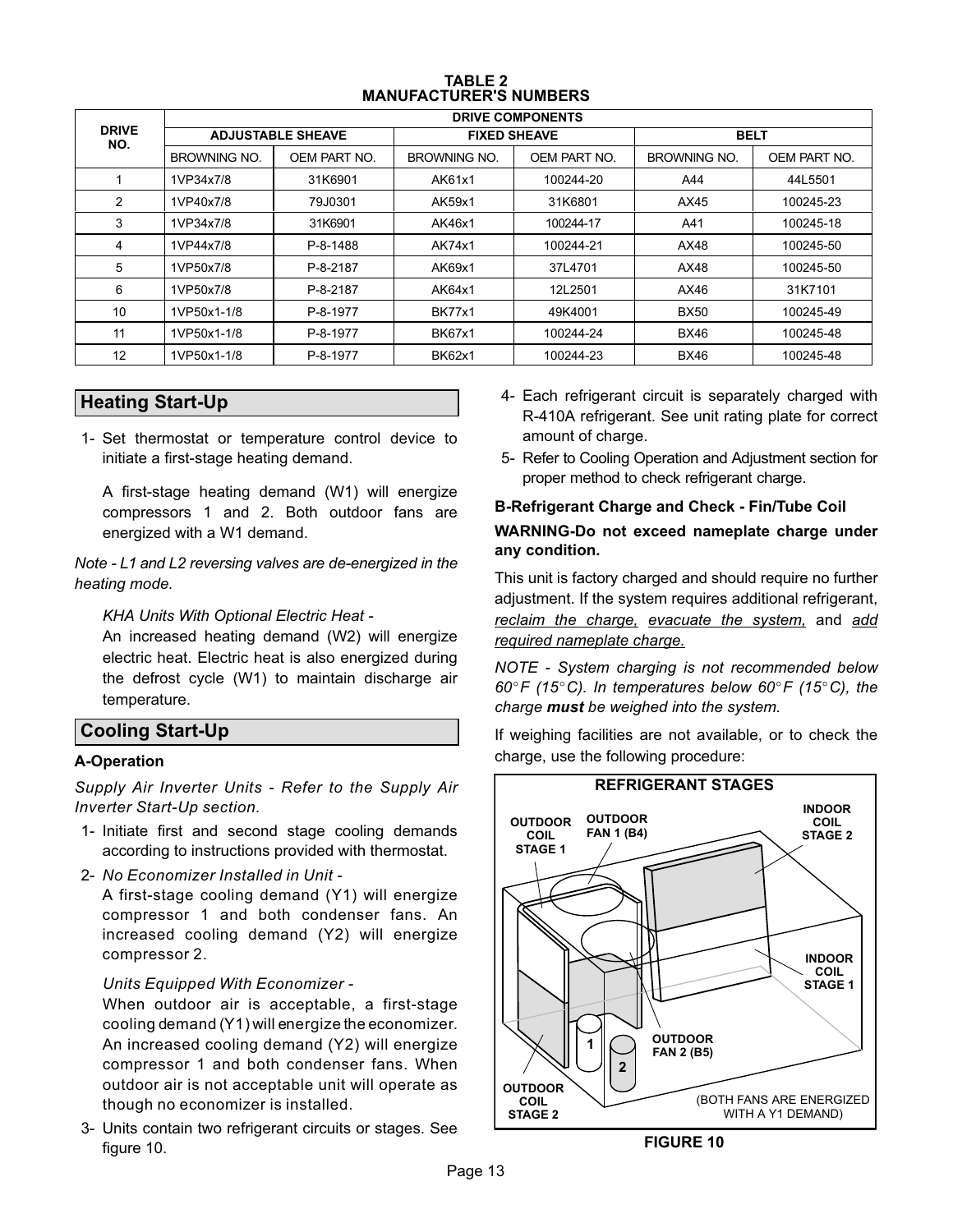#### **IMPORTANT - Charge unit in standard cooling mode.**

- 1- Make sure outdoor coil is clean. Attach gauge manifolds and operate unit at full CFM in cooling mode with economizer disabled until system stabilizes (approximately five minutes). Make sure all outdoor air dampers are closed.
- 2- Check each system separately with all stages operating. Compare the normal operating pressures (see tables [3](#page-14-0) - [5\)](#page-16-0) to the pressures obtained from the gauges. Check unit components if there are significant differences.
- 3- Measure the outdoor ambient temperature and the suction pressure. Refer to the appropriate circuit charging curve to determine a target liquid temperature.
- *Note Pressures are listed for sea level applications.*
- 4- Use the same thermometer to accurately measure the liquid temperature (in the outdoor section).
	- **•** If measured liquid temperature is higher than the target liquid temperature, add refrigerant to the system.
	- **•** If measured liquid temperature is lower than the target liquid temperature, recover some refrigerant from the system.
- 5- Add or remove charge in increments. Allow the system to stabilize each time refrigerant is added or removed.
- 6- Continue the process until measured liquid temperature agrees with the target liquid temperature. Do not go below the target liquid temperature when adjusting charge. Note that suction pressure can change as charge is adjusted.
- 7- Example ZH 092S Circuit 1: At 95°F outdoor ambient and a measured suction pressure of 130psig, the target liquid temperature is 103°F. For a measured liquid temperature of 106°F, add charge in increments until measured liquid temperature agrees with the target liquid temperature.

#### **C-Compressor Controls**

- 1- High Pressure Switches (S4, S7) Compressor circuits are protected by a high pressure switch which cuts out at 640 psig  $+$  10 psig (4413 kPa + 70 kPa).
- 2- High Temperature Limit Switches (S5, S8) Switches de-energize compressors when the temperature on top of the compressor exceeds  $248^{\circ}$ F (120 $^{\circ}$ C). Switches reset when temperature cools to  $169^{\circ}$ F (76 $^{\circ}$ C).
- 3- Defrost Switches (S6, S9) Defrost switches close to initiate defrost when liquid line temperature falls to 35°F (1.7°C). The defrost switch is located on the liquid line between the outdoor expansion valve and the distributor
- 4- Defrost Termination Switch (S104) Defrost pressure switch opens to terminate defrost when vapor (discharge pressure during cooling and defrost) pressure reaches 450 psig (3103 kPa).
- 5- Defrost Controls (CMC1)

Defrost is liquid line temperature initiated and operates for 14 minutes unless terminated by vapor line pressure drop.

When the liquid line temperature drops below 35°F, the defrost switch closes and signals the **defrost control** that a defrost cycle is needed. If the defrost switch is still closed after 60 minutes (default), a defrost cycle begins and operates for 14 minutes. The defrost pressure switch can terminate the defrost cycle before the 14 minutes elapses if vapor pressure reaches 450 ± 10 psi.

Electric heat is energized during defrost to maintain discharge air temperature.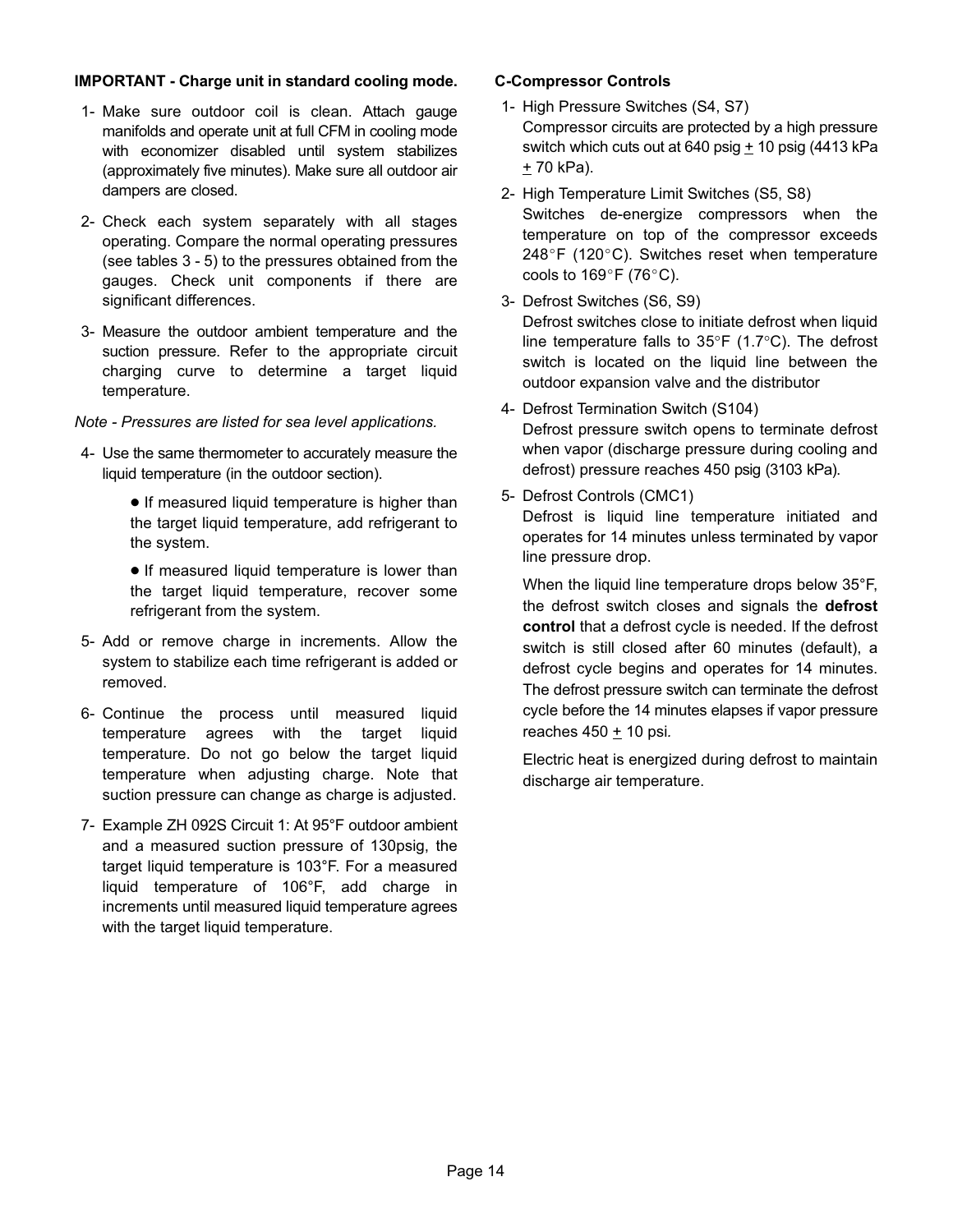<span id="page-14-0"></span>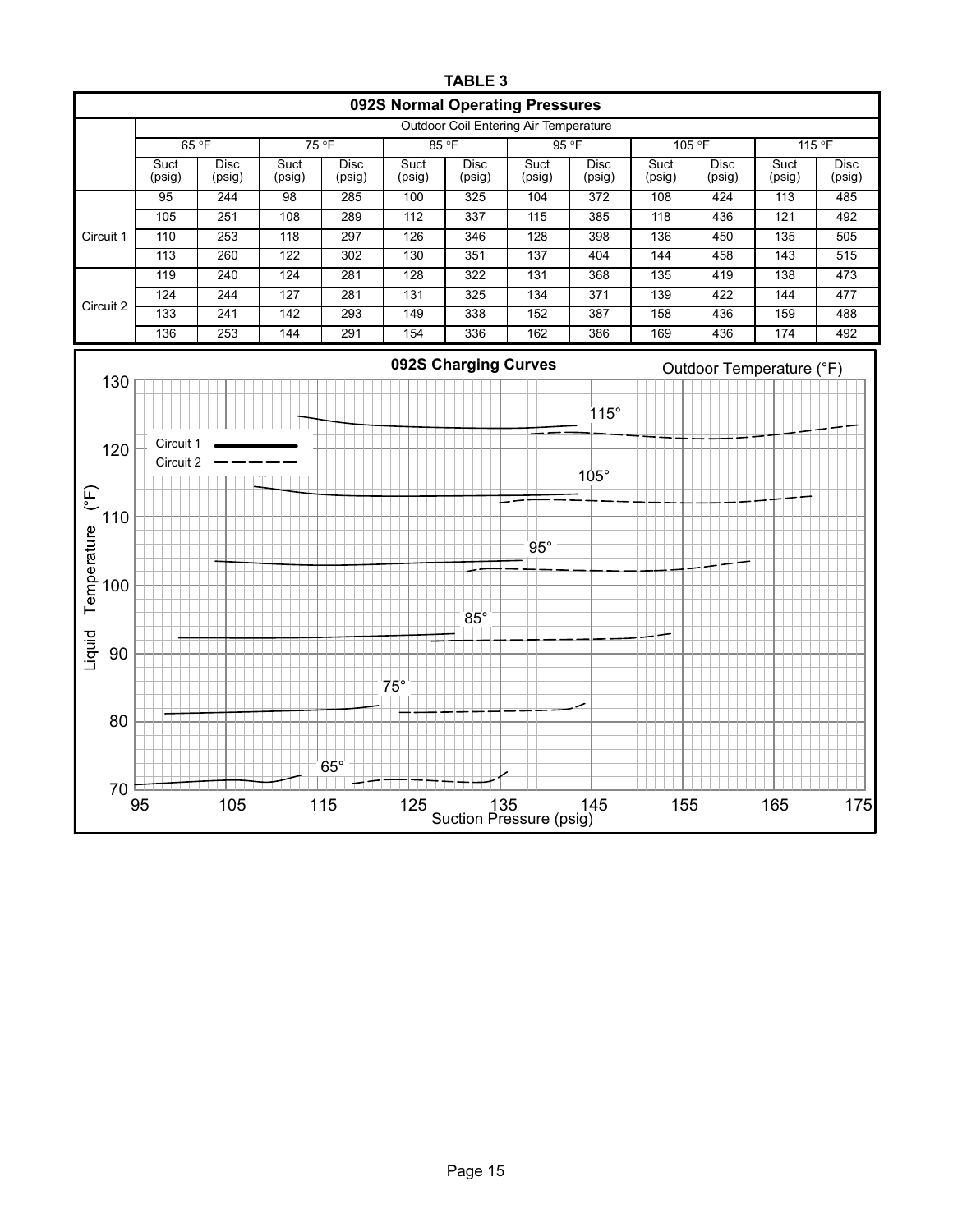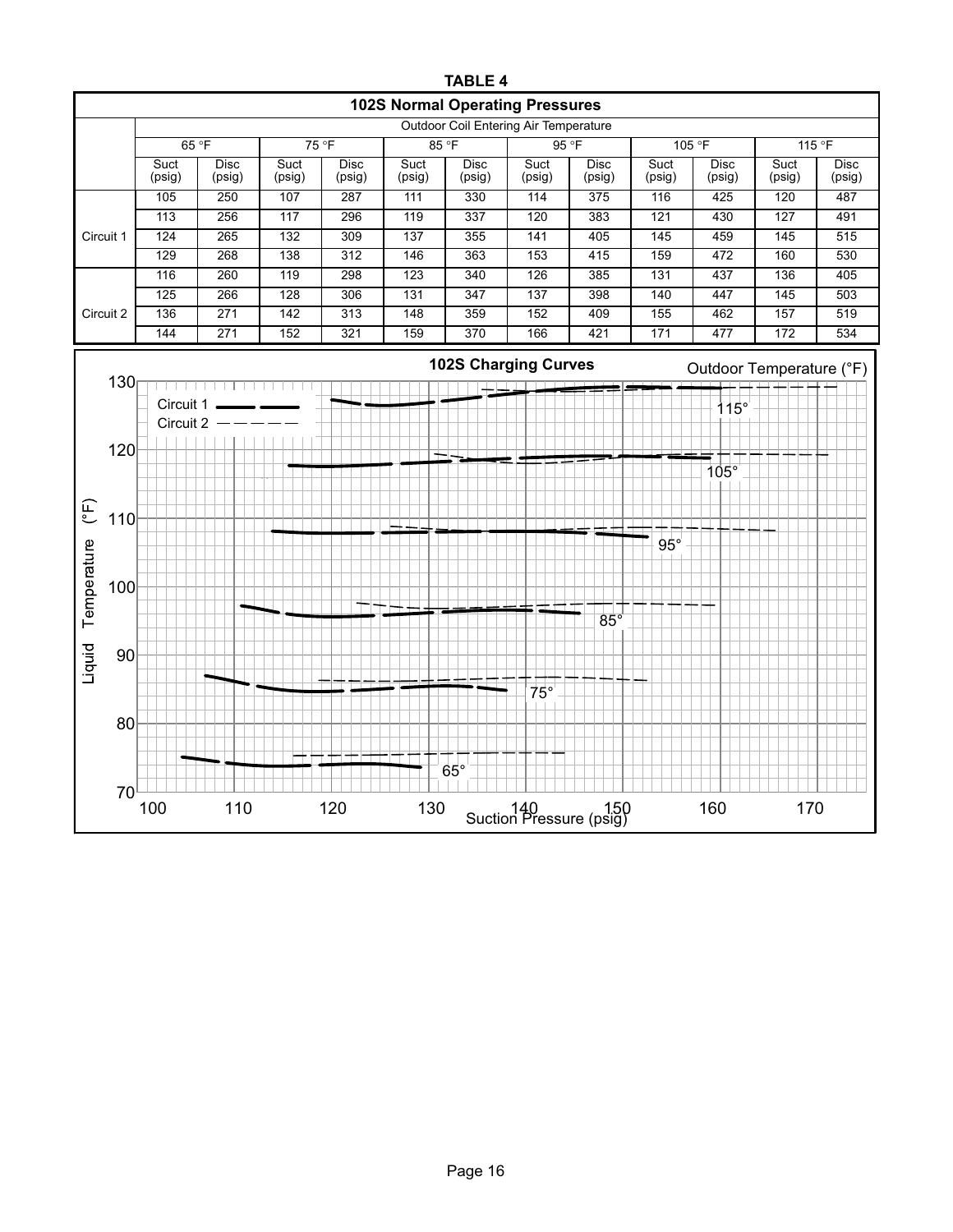<span id="page-16-0"></span>

Optional electric heat will stage on and cycle with thermostat demand. Number of stages of electric heat will vary depending on electric heat assembly. See electric heat wiring diagram on unit for sequence of operation.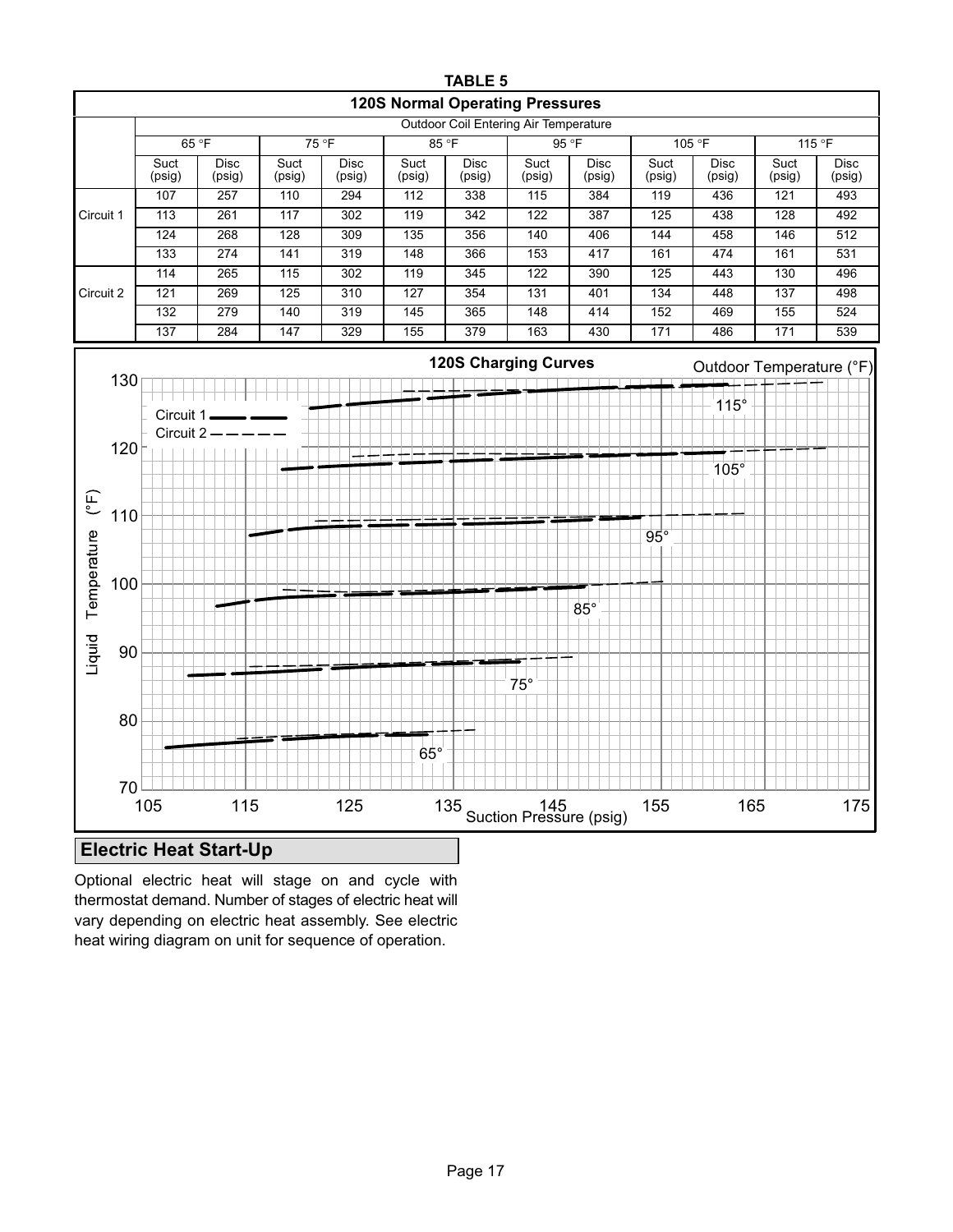## <span id="page-17-0"></span>**Defrost Control Board**

The defrost thermostat, defrost pressure switch and the defrost control work together to ensure that the heat pump outdoor coil does not ice excessively during the heating mode.

#### **Compressor Accumulated Run-Time Interval**

The defrost control will not energize a defrost cycle unless the unit has been operating in heating mode for an accumulated 60 minutes (default) on 100269-02 boards; 90 minutes (default) on 100269-04 boards. The run time interval can be changed by moving the jumper on the CMC board timing pins. See figure 11.

The defrost interval can be adjusted to 30, 60, or 90 minutes. The defrost timing jumper is factory-installed to provide a 60-minute defrost interval. If the timing selector jumper is not in place, the control defaults to a 90-minute defrost interval.

#### **Defrost Test Option**

A TEST option is provided for troubleshooting. The TEST mode may be started any time the unit is in the heating mode and the defrost thermostat is closed or jumpered**.** If the timing jumper is in the TEST position at power‐up, the

defrost control will ignore the test pins. When the jumper is placed across the TEST pins for two seconds, the control will enter the defrost mode. If the jumper is removed before an additional 5-second period has elapsed (7 seconds total), the unit will remain in defrost mode until the defrost pressure switch opens or 14 minutes have passed. If the jumper is not removed until after the additional 5-second period has elapsed, the defrost will terminate and the test option will not function again until the jumper is removed and re-applied.

#### **Diagnostic LEDs**

The defrost board uses two LEDs for diagnostics. The LEDs flash a sequence according to the condition.

| <b>TABLE 6</b>                              |                                  |                                  |
|---------------------------------------------|----------------------------------|----------------------------------|
| <b>Defrost Control Board Diagnostic LED</b> |                                  |                                  |
| <b>Indicates</b>                            | LED <sub>1</sub>                 | LED <sub>2</sub>                 |
| Normal operation /<br>power to board        | Synchronized<br>Flash with LED 2 | Synchronized<br>Flash with LED 1 |
| Board failure /<br>no power                 | Off                              | Off                              |
| <b>Board failure</b>                        | On                               | On                               |
| Anti-short cycle<br>lockout                 | Alternating slow flash           |                                  |



**FIGURE 11**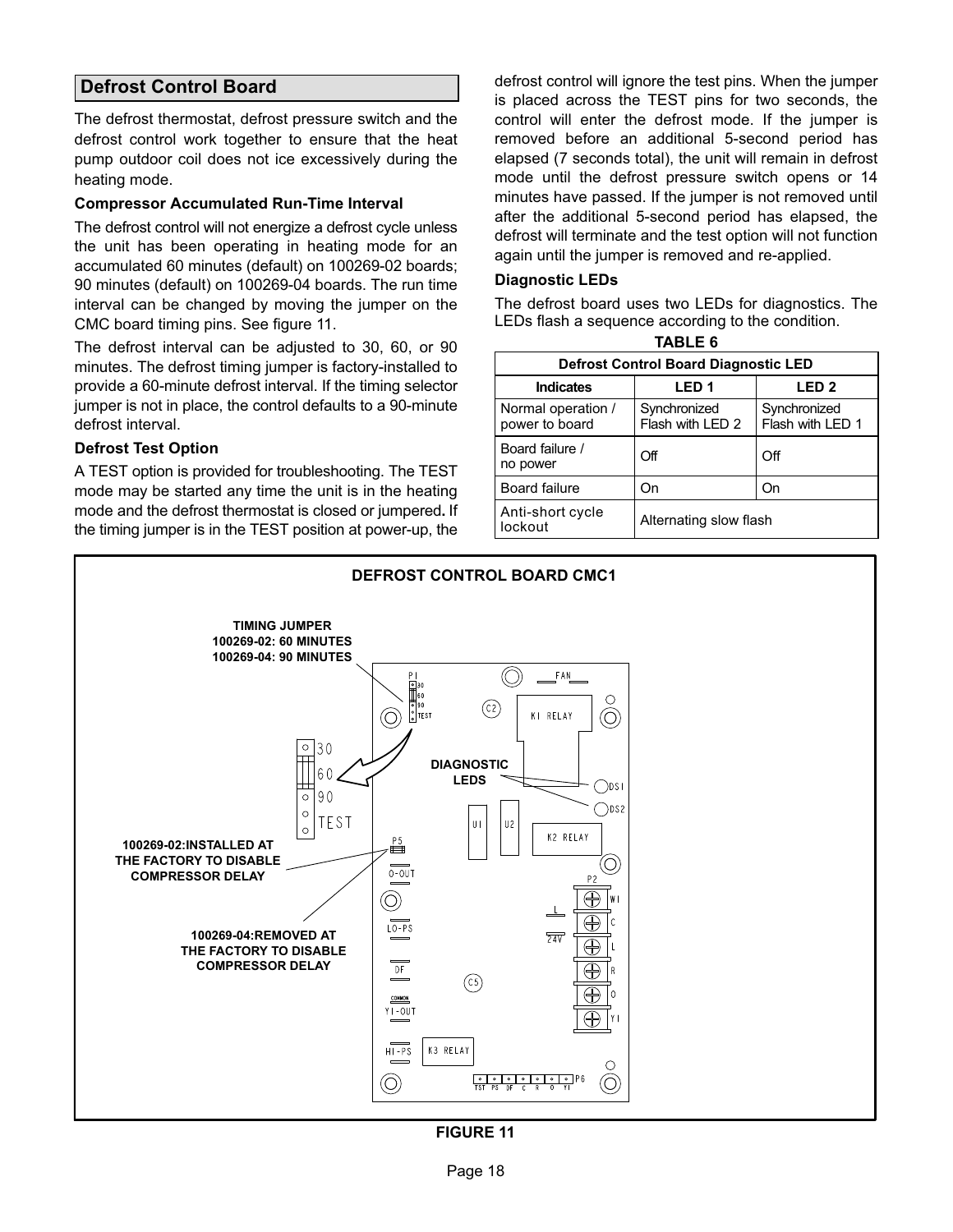## <span id="page-18-0"></span>**Service**

The unit should be inspected once a year by a qualified service technician.

## **ACAUTION**

**Label all wires prior to disconnection when servicing controls. Wiring errors can cause improper and dangerous operation. Verify proper operation after servicing.**

## **A-Filters**

Units are equipped with 20 X 24 X 2" temporary filters which must be replaced prior to building occupation. Refer to local codes or appropriate jurisdiction for approved filters.

To change filters, open filter access panel on back side of unit. See figure 12. Lift filter stop to remove filters. See figure 13.

## **WARNING**

**Units are shipped from the factory with temporary filters. Replace filters before building is occupied. Damage to unit could result if filters are not replaced with approved filters. Refer to appropriate codes.**

Approved filters should be checked monthly and replaced when necessary. Take note of air flow direction marking on filter frame when reinstalling filters. See figure 13.

*NOTE-Filters must be U.L.C. certified or equivalent for use in Canada.*



#### **FIGURE 12**



**FIGURE 13**

#### **B-Lubrication**

All motors are lubricated at the factory. No further lubrication is required.